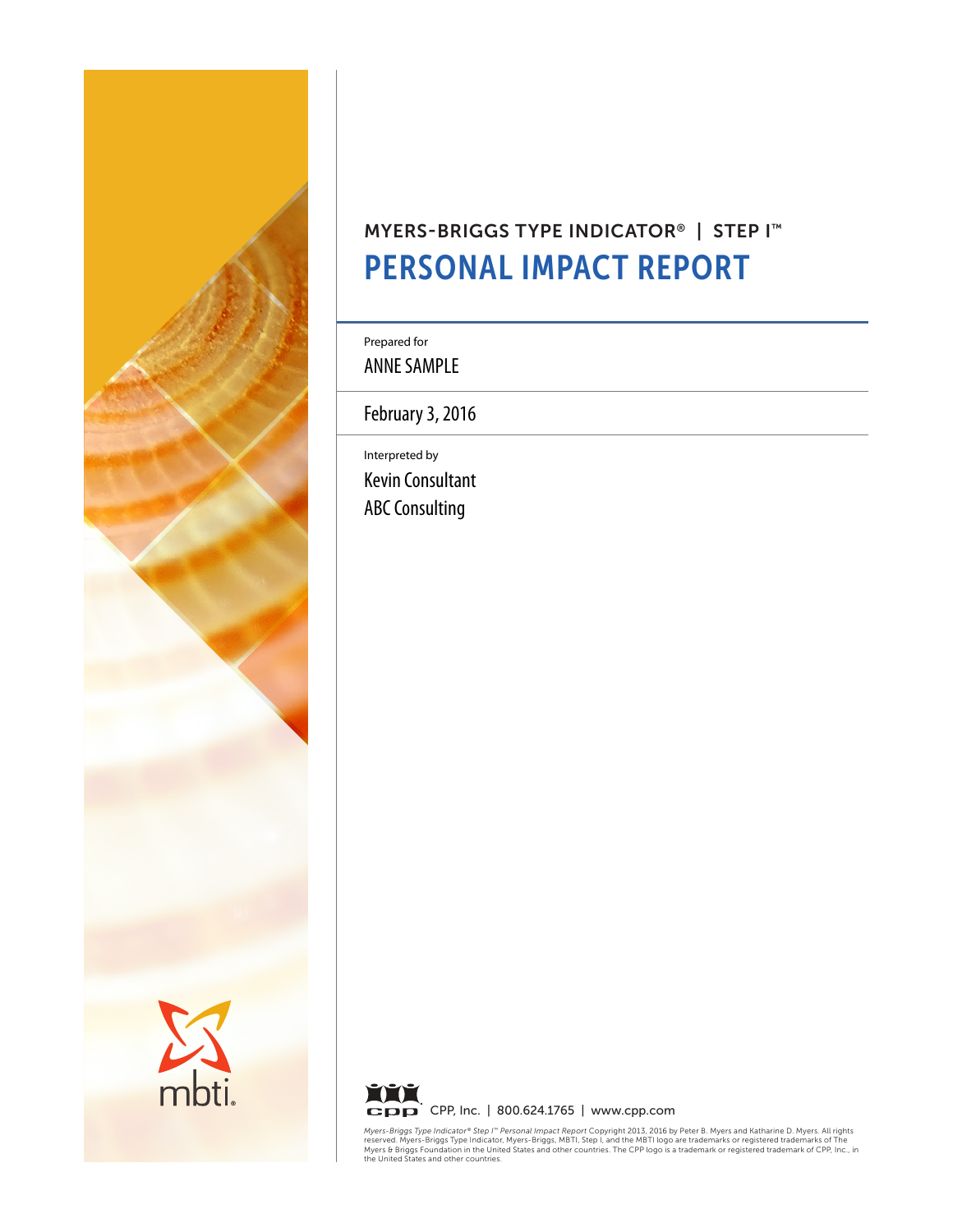

## HOW YOUR REPORT IS ORGANIZED

| <b>What Are Preferences?</b>                                                            | 3  |
|-----------------------------------------------------------------------------------------|----|
| The MBTI <sup>®</sup> Preferences                                                       | 4  |
| <b>What Is Your Type?</b>                                                               | 6  |
| Your Myers-Briggs <sup>®</sup><br><b>Personality Type</b>                               | 7  |
| <b>Verifying Your Type</b>                                                              | 9  |
| Applying Your Myers-Briggs®<br><b>Results to Enhance Your</b><br><b>Personal Impact</b> | 9  |
| <b>Your Work Style</b>                                                                  | 11 |
| <b>Your Communication Style</b>                                                         | 13 |
| <b>Your Team Style</b>                                                                  | 15 |
| <b>Your Decision-Making Style</b>                                                       | 17 |
| <b>Your Leadership Style</b>                                                            | 20 |
| <b>Your Conflict Style</b>                                                              | 22 |
| <b>How Stress Impacts You</b>                                                           | 24 |
| <b>Your Approach to Change</b>                                                          | 25 |

## About Your Report

Your MBTI® Personal Impact Report is designed to help you make use of your MBTI results so that you can better understand yourself and others and improve the interactions in your daily life and work.

The MBTI assessment is based on the work of Carl Jung and was developed by Isabel Briggs Myers and Katharine Briggs to identify 16 different personality types that help explain differences in how people take in information and make decisions about it. Your report will show you how your personality type is distinct from other types and how it influences the way you perceive, communicate, and interact.

### This Report Can Help You

- Improve communication and teamwork as you gain awareness of the personality differences you see in others
- Work more effectively with those who may approach problems and decisions very differently than you do
- Navigate your work and personal relationships with more insight and effectiveness
- Understand your preferences for learning and work environments and the activities and work you most enjoy doing
- More successfully manage the everyday conflicts and stresses that work and life may bring

As you read your report, bear in mind that personality type is a nonjudgmental system that looks at the strengths and gifts of individuals. All preferences and personality types are equally valuable and useful. Based on decades of research and development, the MBTI assessment is the world's most widely and universally used tool for understanding normal, healthy personality differences among people everywhere, opening up opportunities for growth and development.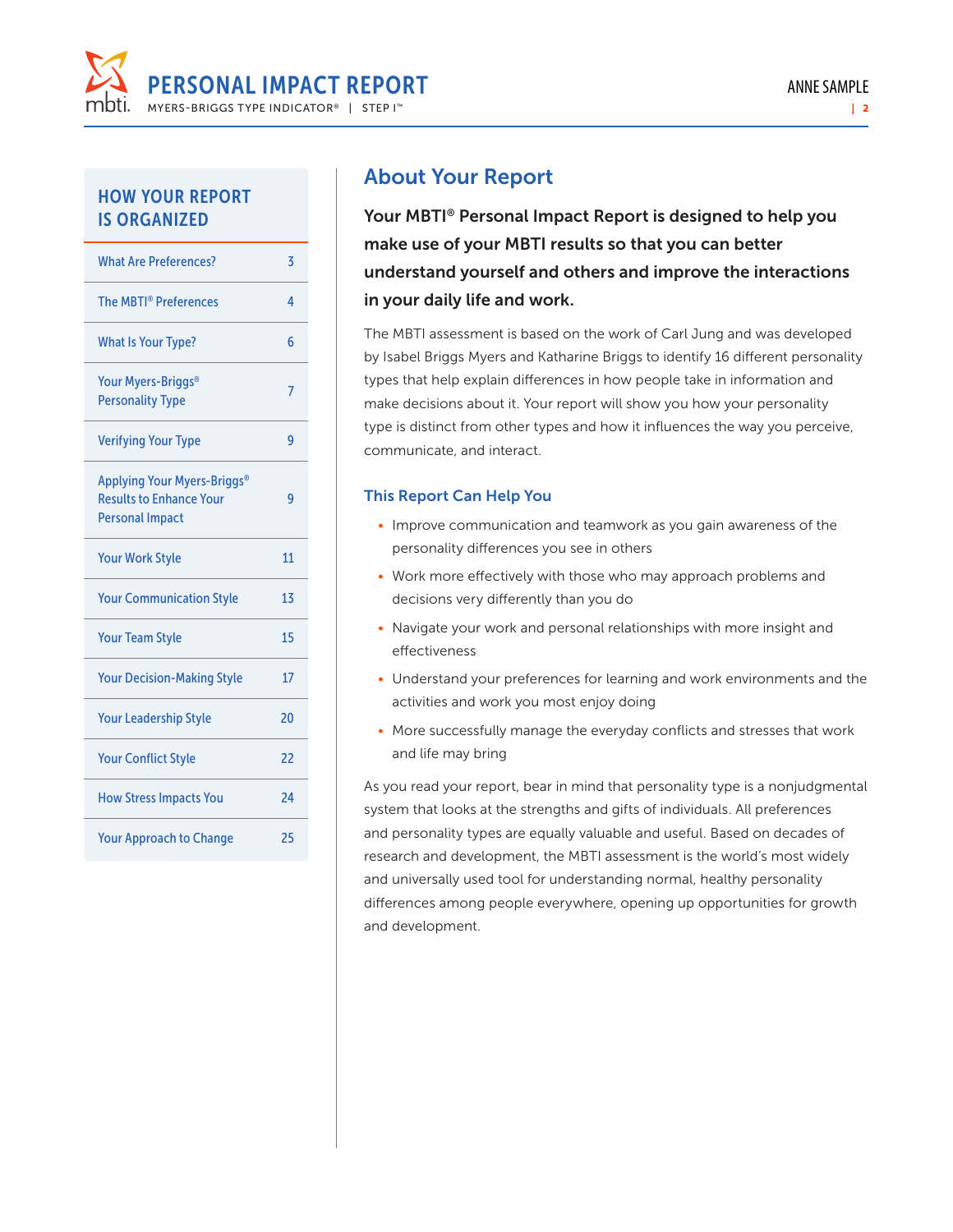

## What Are Preferences?

The MBTI assessment reports your preferences on four aspects of personality expressed as pairs of opposites. Try this exercise to get a sense of what Jung and Myers meant by *preferences*.

First, sign your name below as you usually do. Now, sign your name again, but this time use

your other hand.

What was it like writing your name the first time with your preferred hand? How does this compare to the second time? Most people who try this immediately notice some major differences.

| <b>Preferred Hand</b>        | <b>Nonpreferred Hand</b> |
|------------------------------|--------------------------|
| Feels natural                | Feels unnatural          |
| Don't have to think about it | Have to concentrate      |
| Seems effortless, easy       | Seems awkward, clumsy    |
| Looks neat, legible, adult   | Looks childlike          |

This exercise demonstrates the idea of preferences in the MBTI assessment. You can use either one of your hands when you have to, and you use both of them regularly. But when writing, you favor one of your hands over the other, and it feels natural and competent. You can develop skill in writing with your opposite, nonpreferred hand, but imagine how hard it would be if you had to write with it all day.

Similarly, you're naturally inclined to favor one of the two opposites in each of the four preference pairs. You use both opposites at different times, but not both at once and not with the same confidence. When you use your preferences, you are generally at your best and feel most competent, natural, and energetic.



#### THE FOUR MYERS-BRIGGS® PREFERENCE PAIRS

Your Myers-Briggs personality type represents your natural preferences in the four aspects of personality described, which account for the natural differences between people. People tend to develop behaviors, skills, and attitudes associated with their type, and individuals with types different from yours will likely be opposite to you in many ways. *There is no right or wrong to these preferences*. Each identifies normal and valuable human behaviors, and each type has its own potential strengths, as well as its likely blind spots.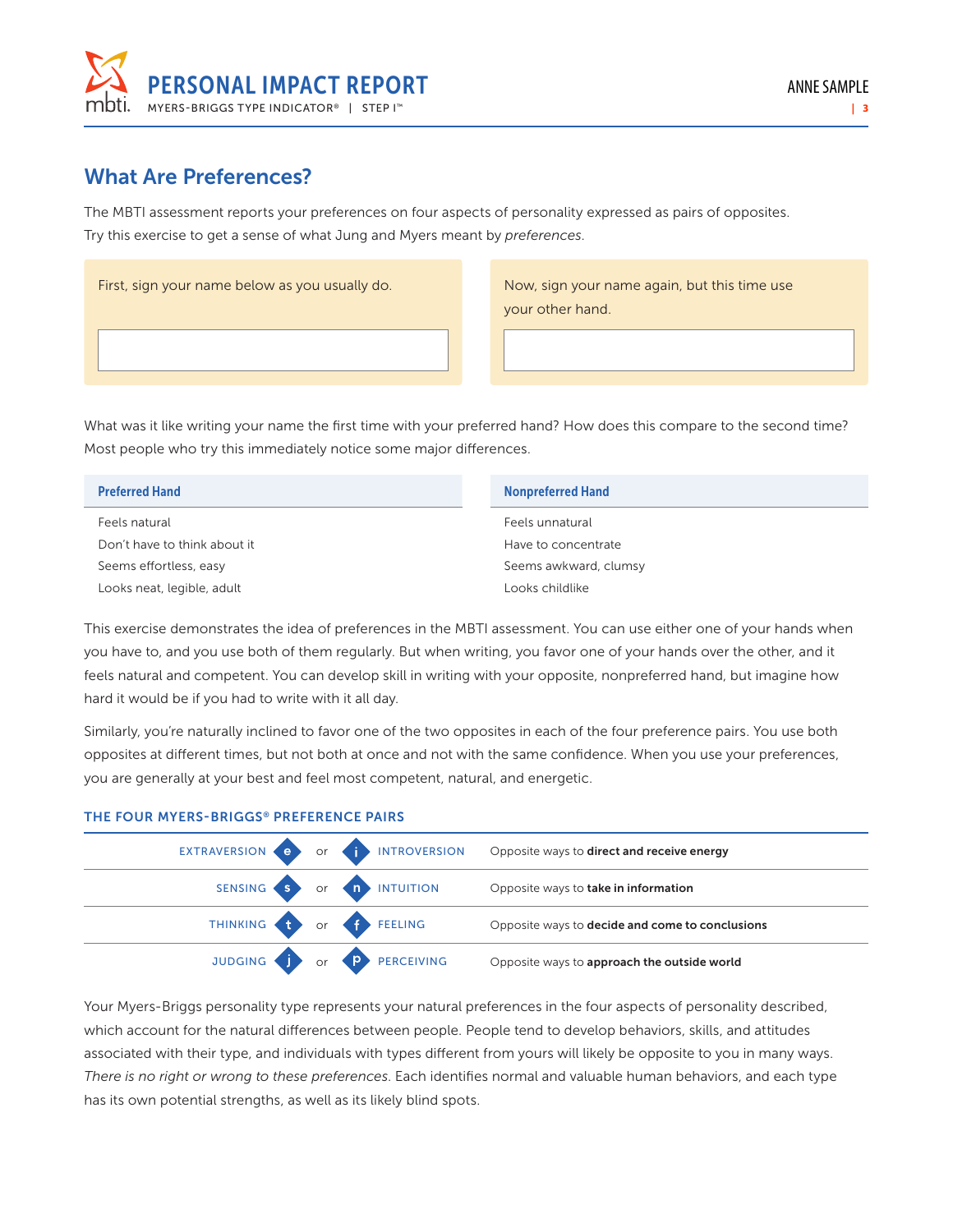

## The MBTI® Preferences

In the following tables, highlight the element in each preference pair that best describes your natural way of doing things—the way you are outside of any roles you might play in life, when you are just being yourself.

#### THE E–I PREFERENCE PAIR | How do you direct and receive energy?

#### EXTRAVERSION **INTROVERSION**

People who prefer Extraversion like to focus on the outside world. They direct their energy and attention outward and get energized by interacting with people and taking action.

#### *Characteristics associated with people who prefer Extraversion:*

Drawn to the outside world Prefer to communicate by talking Work out ideas by talking them through Learn best through doing or discussing Have broad interests Tend to be sociable and expressive Readily take initiative in work and relationships

People who prefer Introversion like to focus on their own inner world. They direct their energy and attention inward and are energized by reflecting on their own and others' ideas, memories, and experiences.

#### *Characteristics associated with people who prefer Introversion:*

Drawn to their inner world

Prefer to communicate in writing

Work out ideas by reflecting on them

Learn best by reflection, mental "practice"

Focus in depth on a few interests

Tend to be private and contained

Take initiative selectively—when the situation or issue is very important to them

#### THE S–N PREFERENCE PAIR | How do you take in information?

People who prefer Sensing like to take in information that is real and tangible—what they perceive using the five senses. They pay close attention to what is going on around them and are especially attuned to practical realities.

#### *Characteristics associated with people who prefer Sensing:*

Oriented to present realities

Factual and concrete

Focus on what is real and actual

Observe and remember specifics

Build carefully and thoroughly toward conclusions

Understand ideas and theories through practical applications

Trust experience

### SENSING **International Contract Contract Contract Contract Contract Contract Contract Contract Contract Contract Contract Contract Contract Contract Contract Contract Contract Contract Contract Contract Contract Contract C**

People who prefer Intuition like to take in information by seeing the big picture, focusing on the relationships and connections between facts. They look for patterns and are especially attuned to seeing new possibilities.

#### *Characteristics associated with people who prefer Intuition:*

Oriented to future possibilities

Imaginative and verbally creative

Focus on the patterns and meanings in data

Remember specifics when they relate to a pattern

Move quickly to conclusions, follow hunches

Want to clarify ideas and theories before putting them into practice

Trust inspiration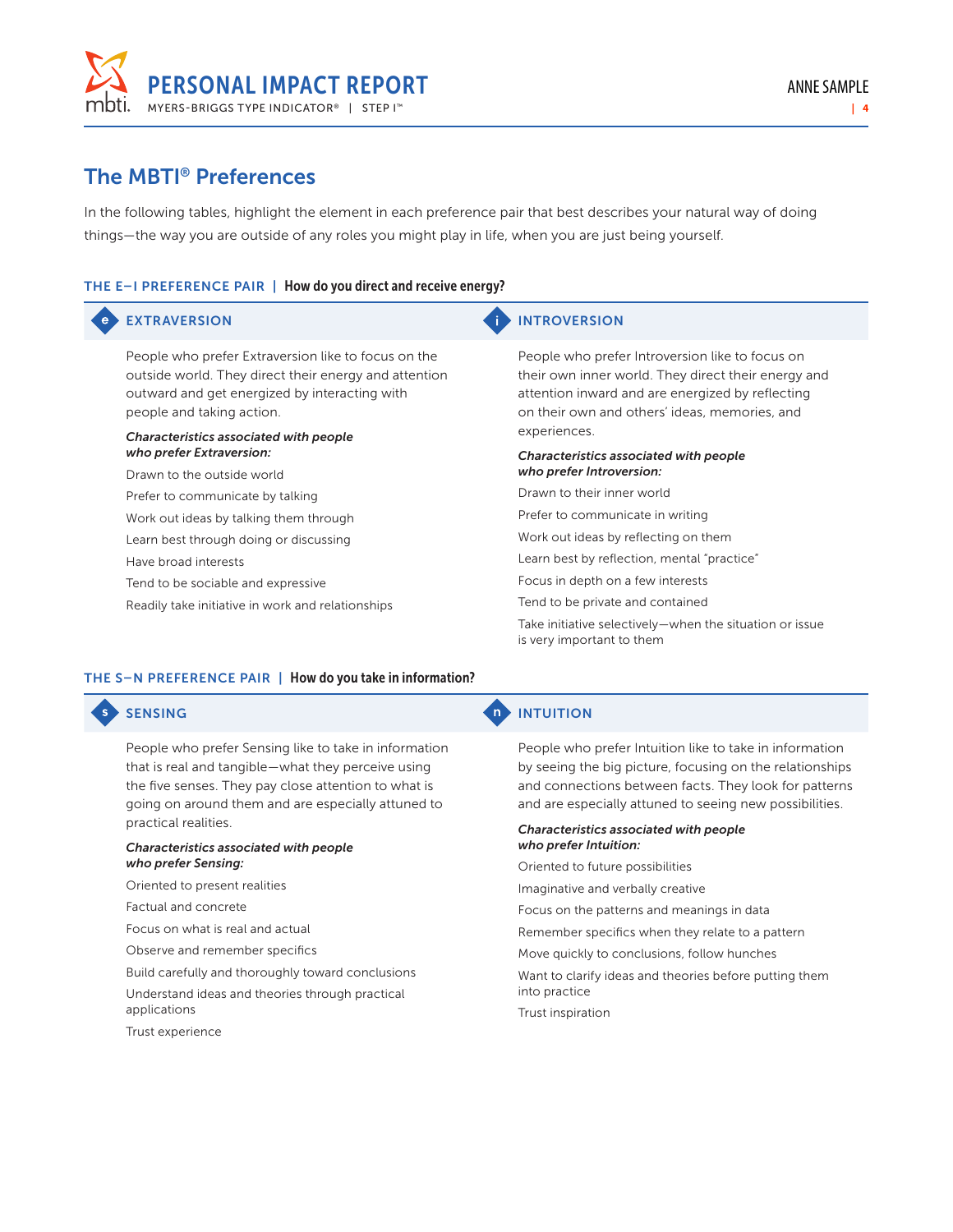

#### THE T–F PREFERENCE PAIR | How do you decide and come to conclusions?

#### THINKING **FEELING**

People who prefer Thinking like to decide things by looking at the logical consequences of their choice or action. They want to mentally remove themselves from the situation so they can examine the pros and cons objectively. They enjoy analyzing what's wrong with something so they can solve the problem. Their goal is to find a standard or principle that will apply in all similar situations.

#### *Characteristics associated with people who prefer Thinking:*

Analytical Use cause-and-effect reasoning Solve problems with logic Strive for an objective standard of truth Reasonable Can be "tough-minded" Fair—want everyone treated equally

People who prefer Feeling like to decide things by considering what's important to them and to others involved. They mentally insert themselves into the situation to identify with everyone so they can make decisions that honor people. They enjoy appreciating and supporting others and look for qualities to praise. Their goal is to create harmony and treat each person as a unique individual.

#### *Characteristics associated with people who prefer Feeling:*

Guided by personal and social values

Assess impacts of decisions on people

Strive for understanding, harmony, and positive interactions

Compassionate

May appear "tenderhearted"

Fair—want everyone treated as an individual

#### THE J–P PREFERENCE PAIR | How do you approach the outside world?

People who prefer Judging like to live in a planned, orderly way. They want to make decisions, come to closure, and move on. Their lives tend to be structured and organized, and they like to have things settled. Sticking to a plan and schedule is very important to them, and they enjoy getting things done.

#### *Characteristics associated with people who prefer Judging:*

Scheduled Organize their lives Systematic Methodical Make short- and long-term plans Like to have things decided Try to avoid last-minute stress

#### JUDGING PERCEIVING

People who prefer Perceiving like to live in a flexible, spontaneous way, and want to experience and understand life rather than control it. Detailed plans and final decisions feel confining to them; they prefer to stay open to new information and last-minute options. They enjoy being resourceful in adapting to the opportunities and demands of the moment.

#### *Characteristics associated with people who prefer Perceiving:*

Spontaneous Flexible Casual Open-ended Adapt, change course Like things loose and open to change Find last-minute pressures energizing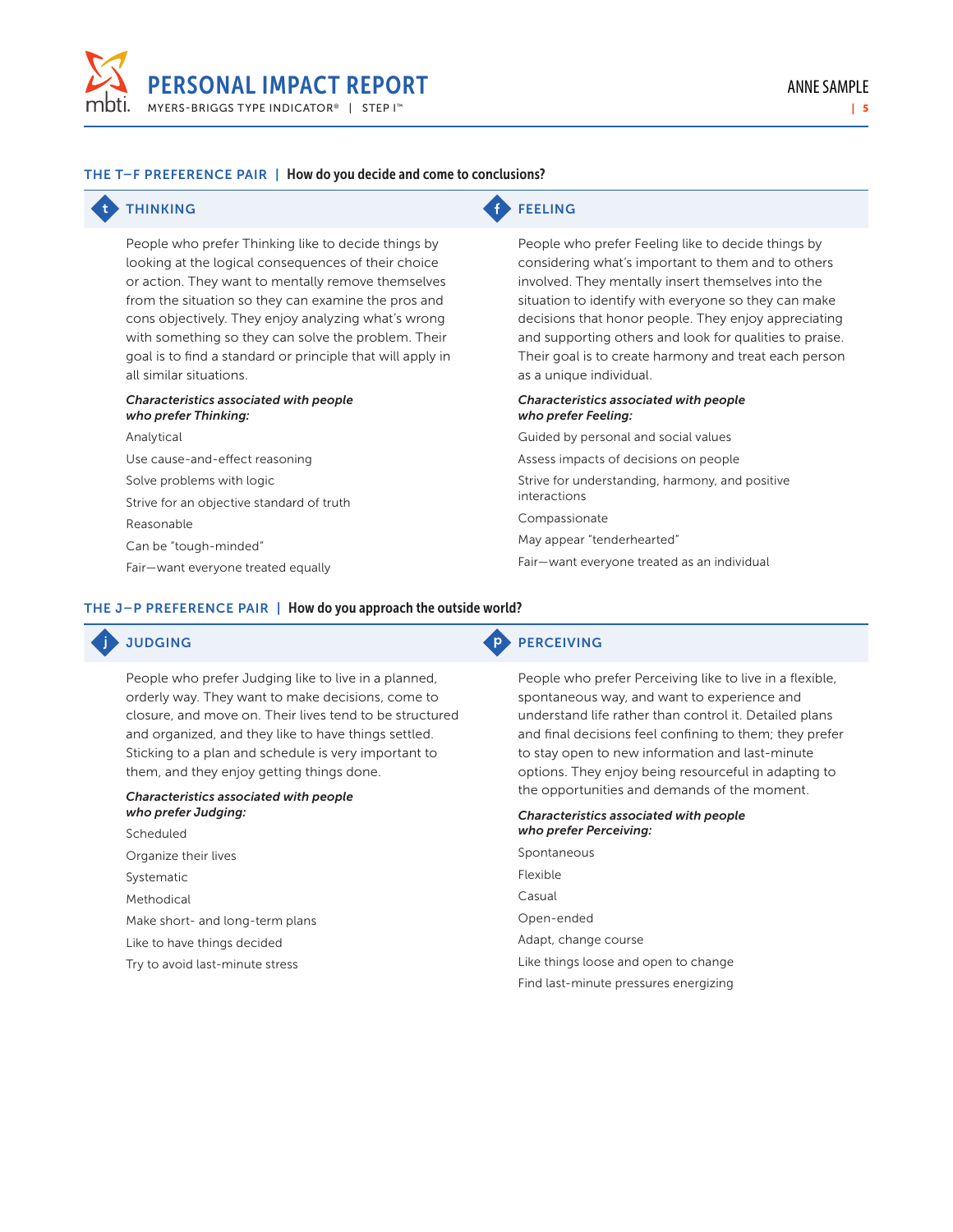

## What Is Your Type?

The first step in figuring out which Myers-Briggs type fits you best is to put together the preferences you chose as you were listening to an explanation or reading about the preferences in this report.

The MBTI assessment uses letters to represent the preferences, so you can estimate your type by combining the letters next to the preferences you highlighted. For example, suppose you highlighted the letters I, S, T, and J.

#### ISTJ = People who tend to…



A person with opposite preferences on all four preference pairs would have highlighted the letters E, N, F, and P.

#### ENFP = People who tend to…



There are 16 possible combinations of the MBTI preferences, leading to 16 different personality types.

First hypothesis: Your self-estimate of type based on listening or reading:

Second hypothesis: Your MBTI results report the preferences you chose when you completed the assessment. This is called your *reported type*.

Your reported type on the MBTI assessment:

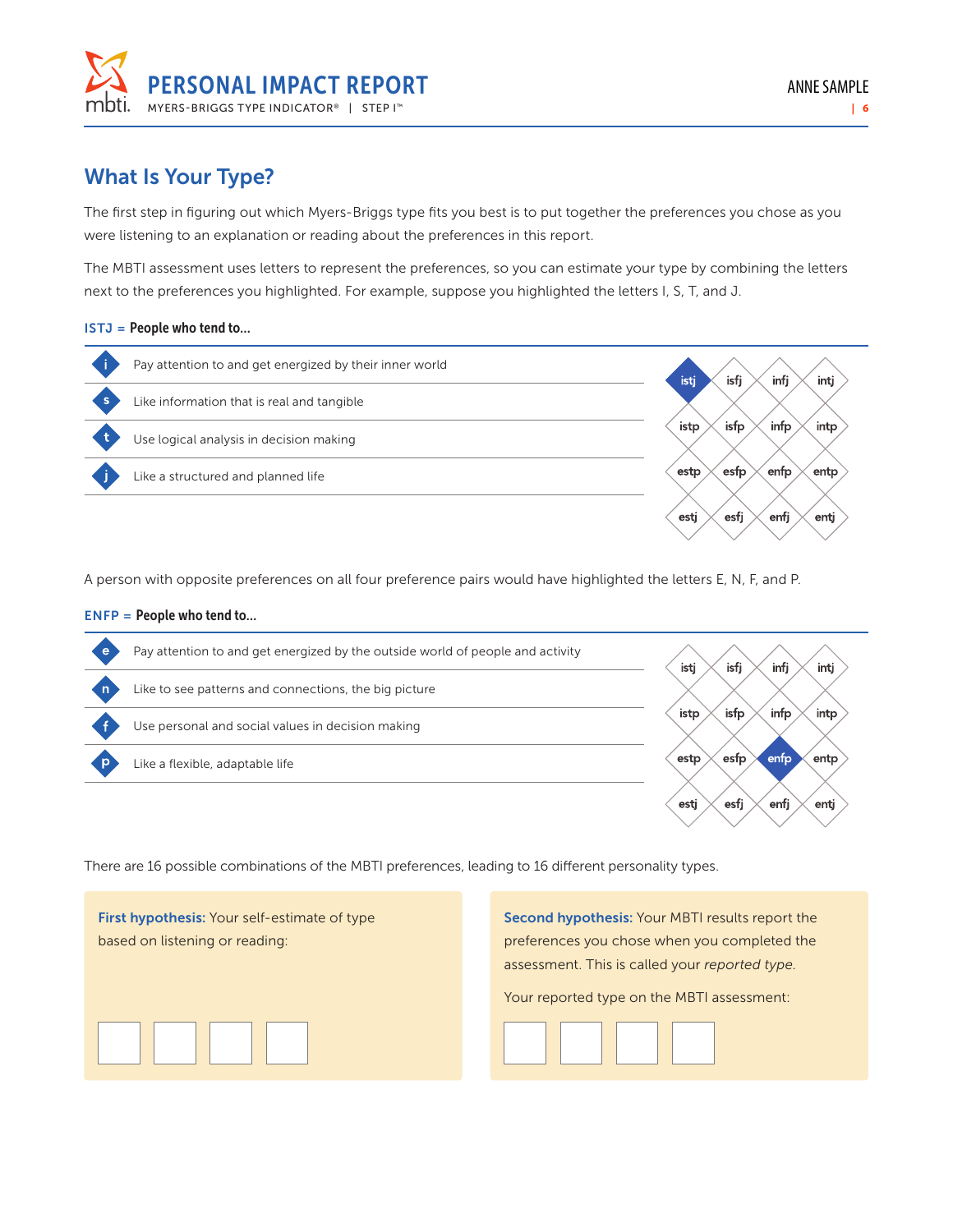



## Your Myers-Briggs® Personality Type

Your answers to the questions on the MBTI assessment show which preference in each of the four pairs of opposites you prefer.

> Your reported Myers-Briggs personality type ESFP Your preferences Extraversion | Sensing | Feeling | Perceiving

#### THE WAY YOU DIRECT AND RECEIVE ENERGY



#### Introversion

People who prefer Introversion tend to direct their energy toward their inner world and get energized by reflecting on their ideas and experiences.

#### THE WAY YOU TAKE IN INFORMATION



#### Intuition

People who prefer Intuition tend to take in information by seeing the big picture. They focus mainly on the patterns and interrelationships they perceive.

#### Sensing

Thinking

the primary goals.

**Extraversion** 

people and taking action.

People who prefer Sensing tend to take in information that is real and tangible. They focus mainly on what they perceive using the five senses.

People who prefer Thinking typically base their decisions and conclusions on logic, with accuracy and objective truth

People who prefer Extraversion tend to direct their energy toward the outside world and get energized by interacting with

#### THE WAY YOU DECIDE AND COME TO CONCLUSIONS



#### Feeling

People who prefer Feeling typically base their decisions and conclusions on personal and social values, with understanding and harmony the primary goals.

#### THE WAY YOU APPROACH THE OUTSIDE WORLD



### **Perceiving**

People who prefer Perceiving typically look for more information before coming to conclusions and take a spontaneous, flexible approach to the world.

#### **Judging**

People who prefer Judging typically come to conclusions quickly and want to move on, and take an organized, planned approach to the world.



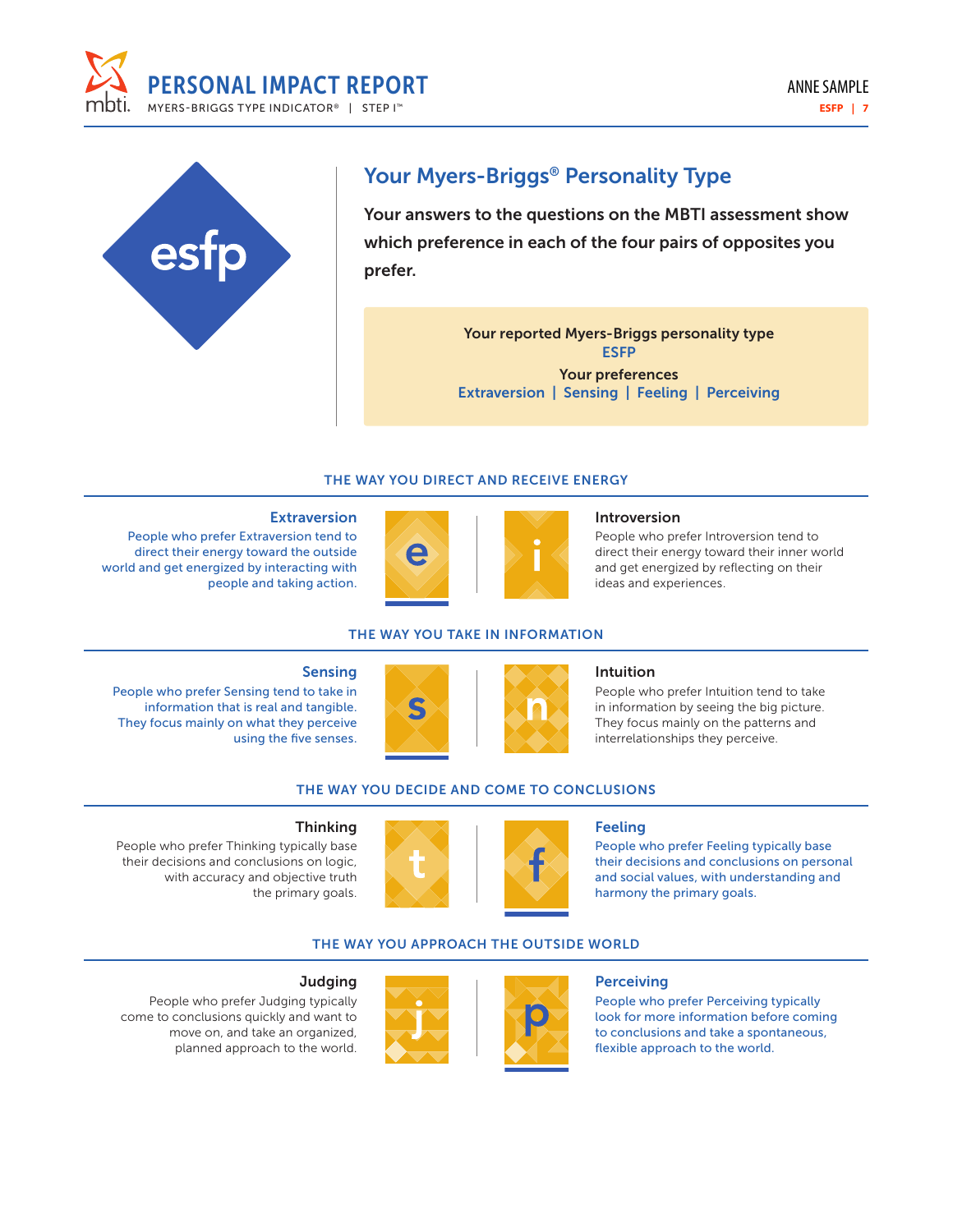

Your MBTI responses also provide a picture of how clearly or consistently you chose your preference in each pair of opposites. This *preference clarity index* (pci) is indicated in the graph below. A longer line suggests that you are quite sure about a preference; a shorter line means that you are less sure about whether that preference truly describes you. Your preference clarity does not indicate how well developed your preferences are or how well you use them.



#### CLARITY OF YOUR PREFERENCES: ESFP

Because a variety of influences, such as work responsibilities, family demands, and any number of other pressures, may have affected the way you answered the MBTI questions, the results you received may not entirely fit you. If that is the case, work with your Myers-Briggs practitioner, who can assist you in finding the type that fits you best.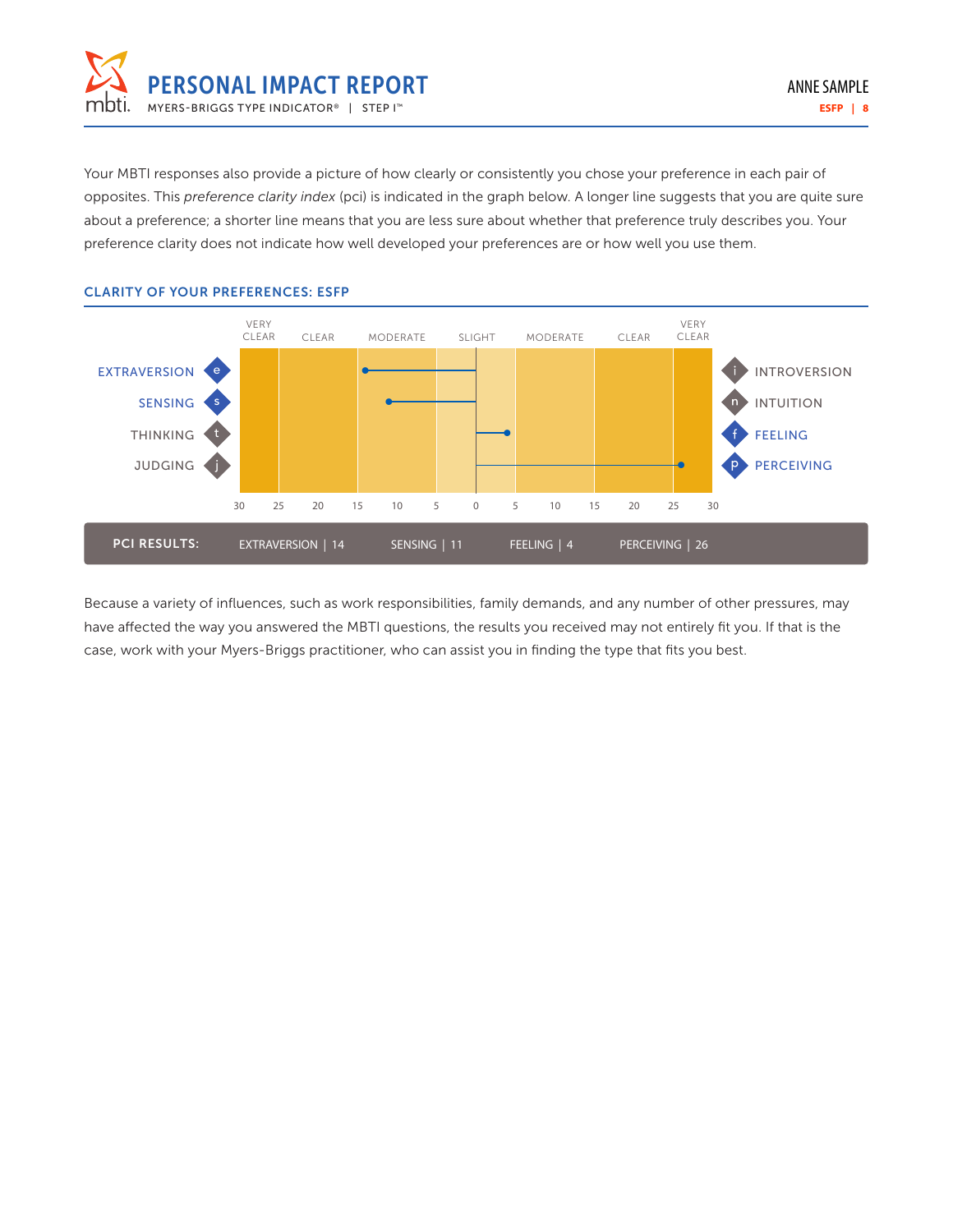

## Verifying Your Type

The MBTI assessment is one of the most reliable and valid personality tools available, but no assessment is perfect. Because of this, it is important that you verify your "best-fit" type—the four-letter combination that best describes your natural way of doing things. Your self-estimate and your reported type are considered hypotheses at this point—best guesses about your personality type—and they may not agree. Although most people agree with their MBTI results, it is not unusual for people's self-estimated and reported types to differ on one or more of the preferences.

Your task now is to verify your "best-fit" type: the four-letter combination that best describes you. Read the Characteristics Frequently Associated with Each Type on the next page to confirm your choice, then write the corresponding type code in the space below.



## Applying Your Myers-Briggs® Results to Enhance Your Personal Impact

The rest of this report presents information to help you understand the impact of your personality type in key areas of your life. It highlights the influence your type has on how you work, communicate, and interact; make decisions and lead others; and handle conflict, stress, and change. Throughout, the report suggests ways for you to develop and strengthen your awareness and effectiveness.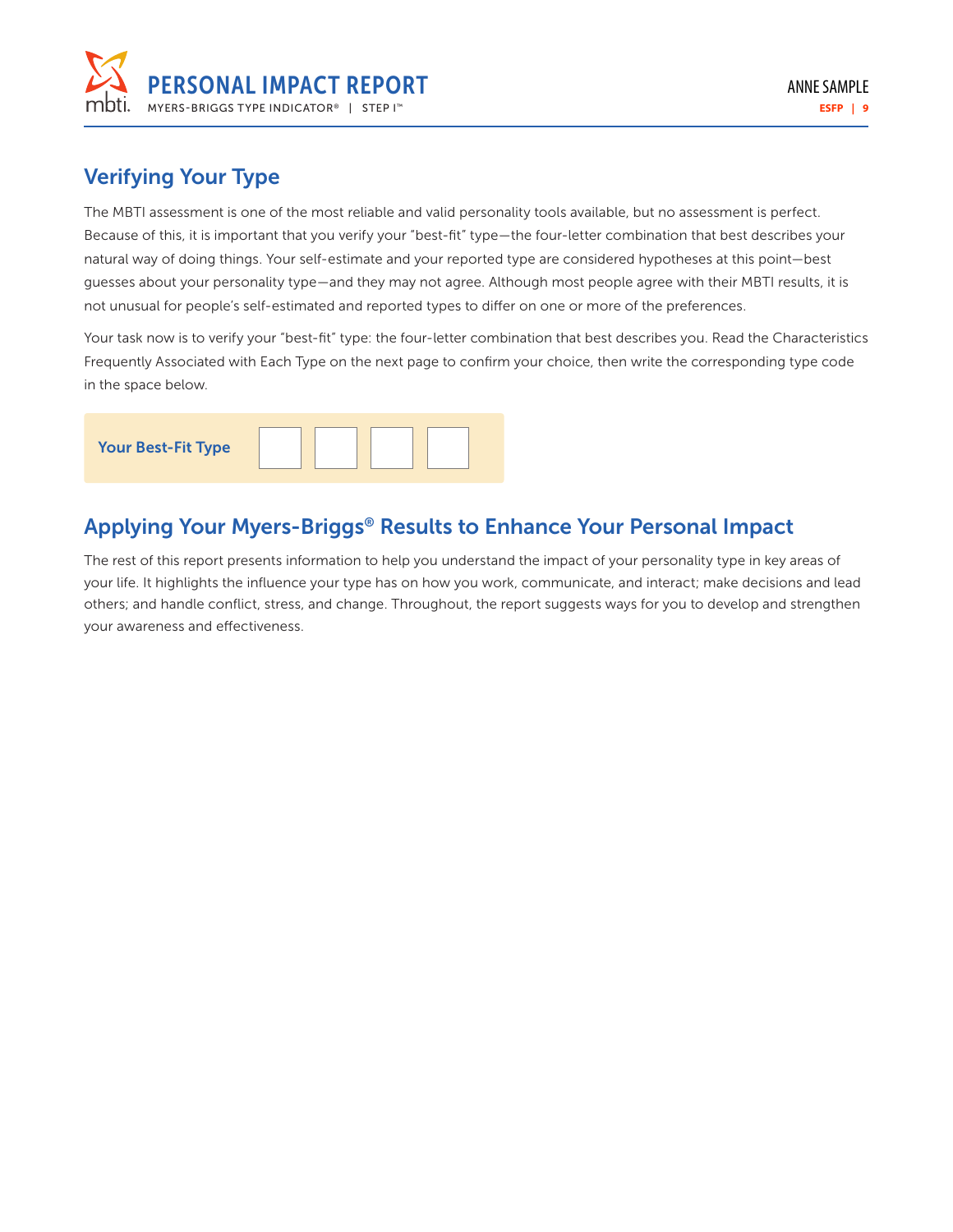

#### CHARACTERISTICS FREQUENTLY ASSOCIATED WITH EACH TYPE

| <b>ISTJ</b>                                                                                                                                                                                                                                                                                                                                                                     | <b>ISFJ</b>                                                                                                                                                                                                                                                                                                                                                                                | <b>INFJ</b>                                                                                                                                                                                                                                                                                                                                                                                                        | <b>INTJ</b>                                                                                                                                                                                                                                                                                                                                                                             |
|---------------------------------------------------------------------------------------------------------------------------------------------------------------------------------------------------------------------------------------------------------------------------------------------------------------------------------------------------------------------------------|--------------------------------------------------------------------------------------------------------------------------------------------------------------------------------------------------------------------------------------------------------------------------------------------------------------------------------------------------------------------------------------------|--------------------------------------------------------------------------------------------------------------------------------------------------------------------------------------------------------------------------------------------------------------------------------------------------------------------------------------------------------------------------------------------------------------------|-----------------------------------------------------------------------------------------------------------------------------------------------------------------------------------------------------------------------------------------------------------------------------------------------------------------------------------------------------------------------------------------|
| Quiet, serious, succeed by<br>being thorough and depend-<br>able. Practical, matter-of-fact,<br>realistic, and responsible.<br>Decide logically what should<br>be done and work toward<br>it steadily, regardless of<br>distractions. Take pleasure<br>in making everything orderly<br>and organized-their work,<br>their home, their life. Value<br>traditions and loyalty.    | Quiet, friendly, responsible,<br>and conscientious. Commit-<br>ted and steady in meeting<br>their obligations. Thorough,<br>painstaking, and accurate.<br>Loyal, considerate, notice and<br>remember specifics about<br>people who are important to<br>them, concerned with how<br>others feel. Strive to create<br>an orderly and harmonious<br>environment at work and at<br>home.       | Seek meaning and connection<br>in ideas, relationships, and<br>material possessions. Want to<br>understand what motivates<br>people and are insightful<br>about others. Conscientious<br>and committed to their firm<br>values. Develop a clear vision<br>about how best to serve the<br>common good. Organized and<br>decisive in implementing their<br>vision.                                                   | Have original minds and great<br>drive for implementing their<br>ideas and achieving their<br>goals. Quickly see patterns<br>in external events and<br>develop long-range explan-<br>atory perspectives. When<br>committed, organize a job<br>and carry it through. Skeptical<br>and independent, have high<br>standards of competence and<br>performance-for themselves<br>and others. |
| <b>ISTP</b>                                                                                                                                                                                                                                                                                                                                                                     | <b>ISFP</b>                                                                                                                                                                                                                                                                                                                                                                                | <b>INFP</b>                                                                                                                                                                                                                                                                                                                                                                                                        | <b>INTP</b>                                                                                                                                                                                                                                                                                                                                                                             |
| Tolerant and flexible, quiet<br>observers until a problem<br>appears, then act quickly<br>to find workable solutions.<br>Analyze what makes things<br>work and readily get through<br>large amounts of data to<br>isolate the core of practical<br>problems. Interested in cause<br>and effect, organize facts<br>using logical principles, value<br>efficiency.                | Quiet, friendly, sensitive,<br>and kind. Enjoy the present<br>moment, what's going on<br>around them. Like to have<br>their own space and to work<br>within their own time frame.<br>Loyal and committed to their<br>values and to people who are<br>important to them. Dislike<br>disagreements and conflicts,<br>don't force their opinions or<br>values on others.                      | Idealistic, loyal to their values<br>and to people who are impor-<br>tant to them. Want to live a life<br>that is congruent with their<br>values. Curious, quick to see<br>possibilities, can be catalysts<br>for implementing ideas.<br>Seek to understand people<br>and to help them fulfill their<br>potential. Adaptable, flexible,<br>and accepting unless a value is<br>threatened.                          | Seek to develop logical expla-<br>nations for everything that<br>interests them. Theoretical<br>and abstract, interested more<br>in ideas than in social interac-<br>tion. Quiet, contained, flexible,<br>and adaptable. Have unusual<br>ability to focus in depth to<br>solve problems in their area of<br>interest. Skeptical, sometimes<br>critical, always analytical.              |
| <b>ESTP</b>                                                                                                                                                                                                                                                                                                                                                                     | <b>ESFP</b>                                                                                                                                                                                                                                                                                                                                                                                | <b>ENFP</b>                                                                                                                                                                                                                                                                                                                                                                                                        | <b>ENTP</b>                                                                                                                                                                                                                                                                                                                                                                             |
| Flexible and tolerant, they take<br>a pragmatic approach focused<br>on immediate results. Bored<br>by theories and conceptual<br>explanations; want to act<br>energetically to solve the<br>problem. Focus on the here<br>and now, spontaneous, enjoy<br>each moment that they can<br>be active with others. Enjoy<br>material comforts and style.<br>Learn best through doing. | Outgoing, friendly, and<br>accepting. Exuberant lovers<br>of life, people, and material<br>comforts. Enjoy working with<br>others to make things happen.<br>Bring common sense and<br>a realistic approach to their<br>work, and make work fun.<br>Flexible and spontaneous,<br>adapt readily to new people<br>and environments. Learn best<br>by trying a new skill with other<br>people. | Warmly enthusiastic and<br>imaginative. See life as full of<br>possibilities. Make connec-<br>tions between events and<br>information very quickly, and<br>confidently proceed based on<br>the patterns they see. Want a<br>lot of affirmation from others,<br>and readily give appreciation<br>and support. Spontaneous<br>and flexible, often rely on their<br>ability to improvise and their<br>verbal fluency. | Quick, ingenious, stimulat-<br>ing, alert, and outspoken.<br>Resourceful in solving new<br>and challenging problems.<br>Adept at generating concep-<br>tual possibilities and then<br>analyzing them strategically.<br>Good at reading other people.<br>Bored by routine, will seldom<br>do the same thing the same<br>way, apt to turn to one new<br>interest after another.           |
| <b>ESTJ</b>                                                                                                                                                                                                                                                                                                                                                                     | <b>ESFJ</b>                                                                                                                                                                                                                                                                                                                                                                                | <b>ENFJ</b>                                                                                                                                                                                                                                                                                                                                                                                                        |                                                                                                                                                                                                                                                                                                                                                                                         |
|                                                                                                                                                                                                                                                                                                                                                                                 |                                                                                                                                                                                                                                                                                                                                                                                            |                                                                                                                                                                                                                                                                                                                                                                                                                    | <b>ENTJ</b>                                                                                                                                                                                                                                                                                                                                                                             |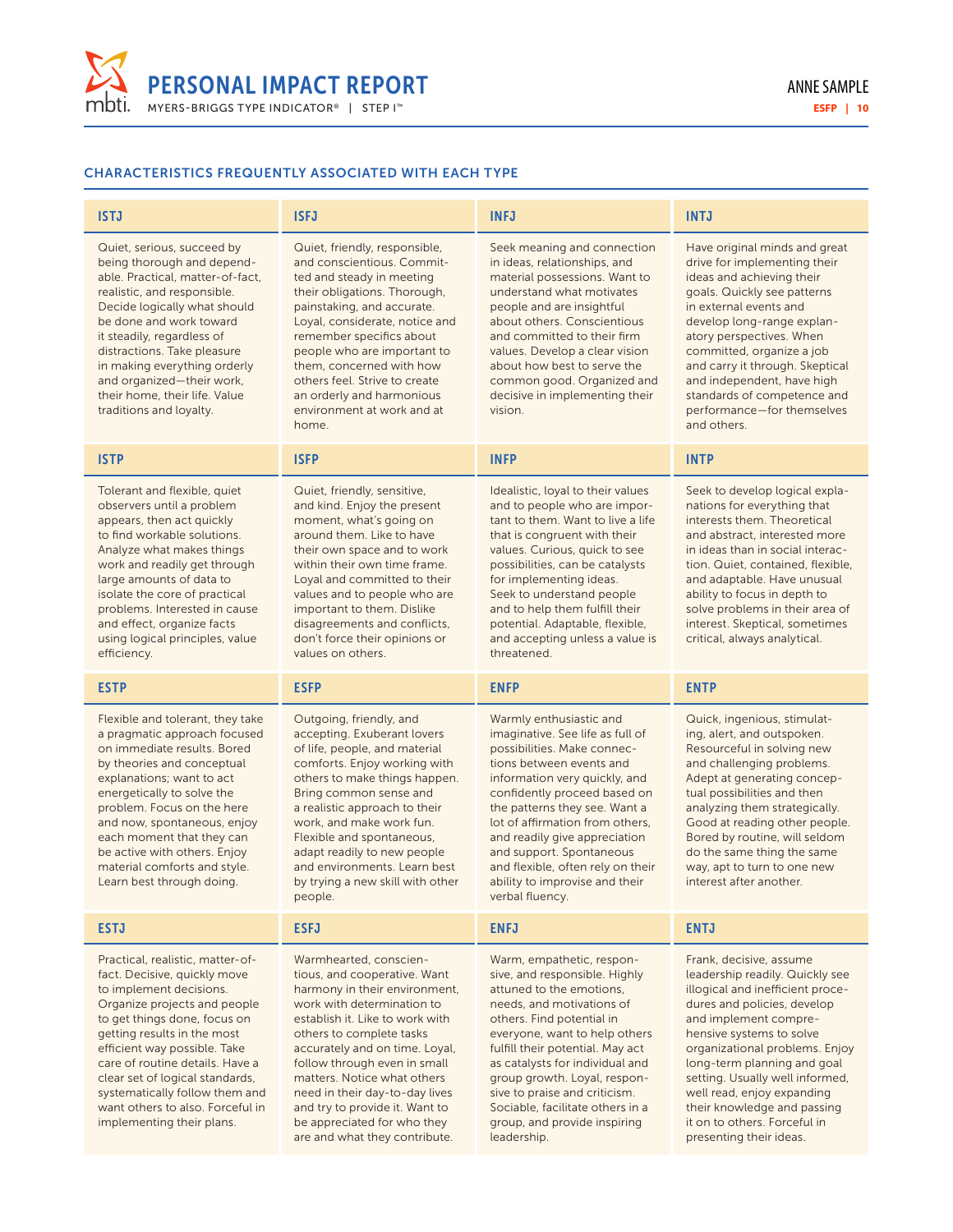



## Your Work Style

The descriptions presented below for your type relate to your work preferences and behaviors.

When reviewing this information, keep in mind that the MBTI assessment identifies preferences, not abilities or skills. There are no "good" or "bad" types for any role in an organization. Each person has something to offer and learn that enhances his or her contribution.

#### ESFP WORK STYLE HIGHLIGHTS



ESFPs are friendly, outgoing, fun-loving, and likable individuals who are naturally drawn toward others. They like working in groups with other lively, fast-paced people, and they enjoy offering alternatives based on common sense.

| <b>Adaptable</b>   | <b>Enthusiastic</b> | <b>Practical</b> |
|--------------------|---------------------|------------------|
| Casual             | <b>Friendly</b>     | <b>Sociable</b>  |
| <b>Cooperative</b> | <b>Outgoing</b>     | <b>Talkative</b> |
| <b>Easygoing</b>   | <b>Playful</b>      | <b>Tolerant</b>  |

#### Contributions to the Organization

- Bring energy, enthusiasm, and a spirit of cooperation
- Present a positive image of the organization
- Offer action, excitement, and fun
- Link people, information, and resources
- Accept and deal with others as they are, even treating them generously

#### Problem-Solving Approach

- Want to make a realistic and concrete assessment of the situation, especially about people
- May need to add objectivity and a long-range vision of what else might be for optimal results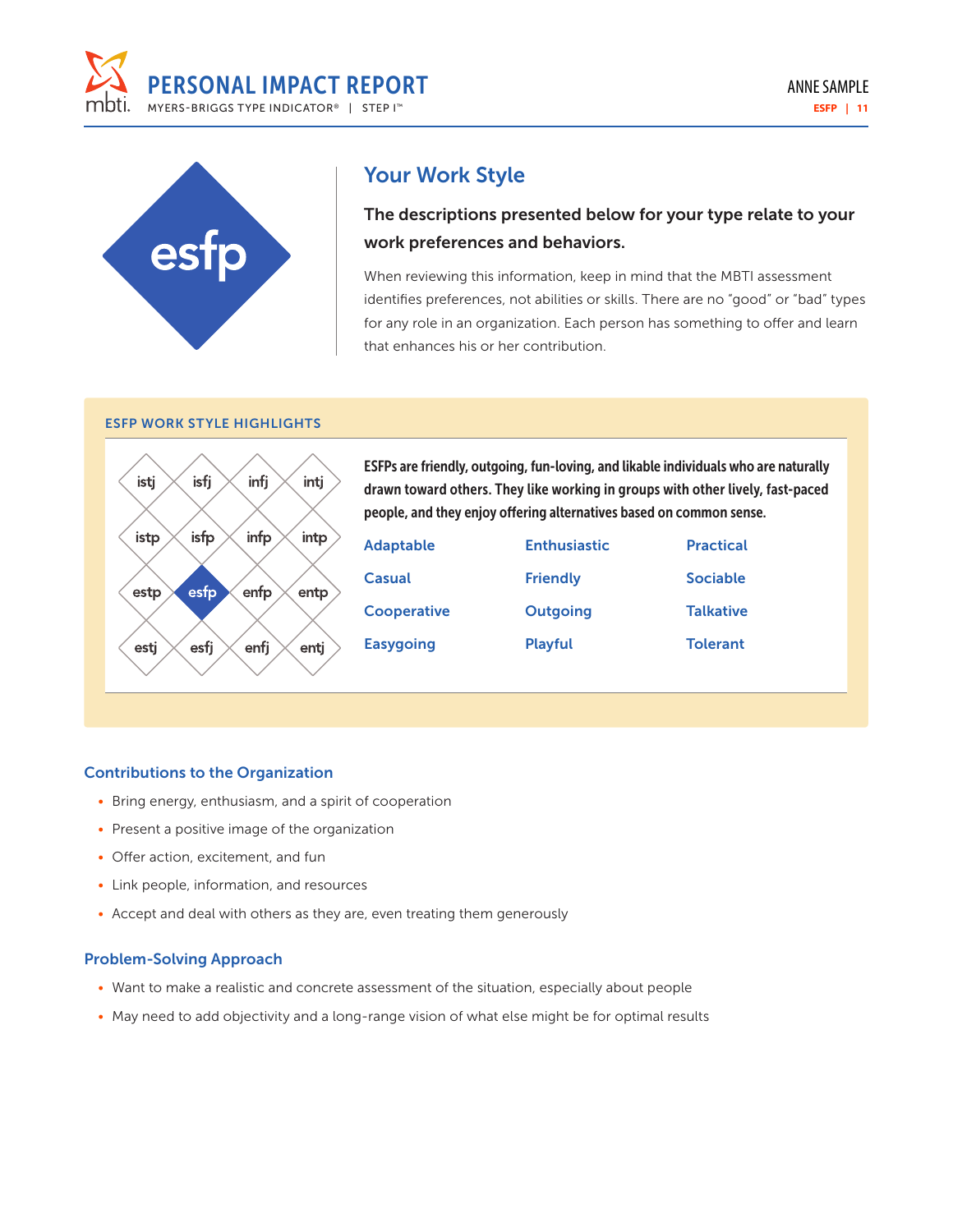

#### Preferred Work Environments

- Contain energetic and easygoing people focused on present realities
- Are lively and action oriented
- Foster a fast pace
- Include people who are adaptable and spontaneous
- Emphasize being harmonious, friendly, and appreciative
- Are upbeat and social
- Look attractive and colorful

#### Preferred Learning Style

- Interactive, with ample time to talk through new information
- Practical, with content you can experiment with and use

#### Potential Pitfalls

- Overemphasizing subjective data in an effort to maintain harmony
- Jumping into things without first reflecting on what is at hand
- Spending too much time socializing and neglect tasks
- Not always finishing what you start

#### Suggestions for Developing Your Work Style

- May need to include logical implications in your decision making in order to depersonalize conflict
- May need to plan ahead when managing work
- May need to balance task and socializing time
- May need to work on project and time management skills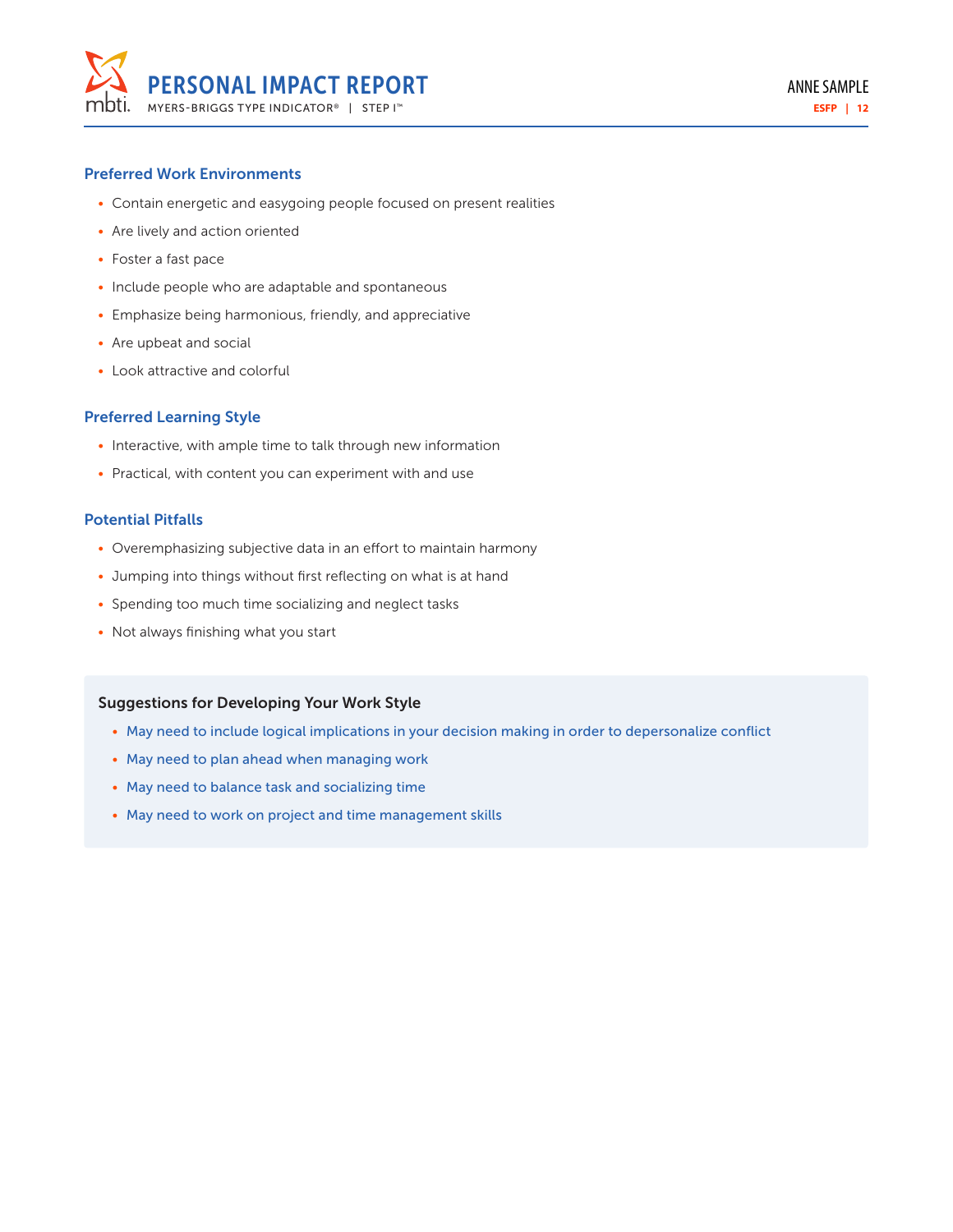



## Your Communication Style

## The information presented below for your type relates to how you generally tend to communicate.

It is designed to help raise your awareness of your natural communication style and its impact on others so that you can develop strategies for communicating more effectively in your business and personal interactions.

#### Communication Highlights

- Are friendly, outgoing, tactful, positive, energetic, collaborative, and dynamic
- Are kind, considerate, and quick to offer assistance to others
- Observe and tune in to people's needs and feelings; are able to develop rapport
- Are a thoughtful, realistic troubleshooter who takes action to help people
- Live in and experience the moment with a lighthearted, optimistic attitude

### At First Glance

- Adopt an easygoing, tolerant, pleasure-loving, casual approach
- Are observant of, interested in, and in tune with people and their immediate needs
- Consider practical options to solve immediate problems; use common sense
- Are highly sociable and active; enjoy meeting and developing rapport with people
- Flexibly meet others' needs without getting caught up in rules and procedures

#### What You Want to Hear

- Support and encouragement that shows an interest in what you are doing
- Minimal direction; rules and structure limit your ability to resourcefully improvise
- Practical information enabling you to take immediate action with a minimum of discussion and planning
- Relevant and interesting personal stories and experiences
- Options for doing things together collaboratively

#### When Expressing Yourself

- Want to laugh and have fun; love distractions and diversions
- Help others come to consensus through cooperation, negotiation, and compromise
- Will get people up and moving; would rather act than talk
- Enjoy shared activities and experiences that build strong connections
- Engage in conversations easily; may spend too much time socializing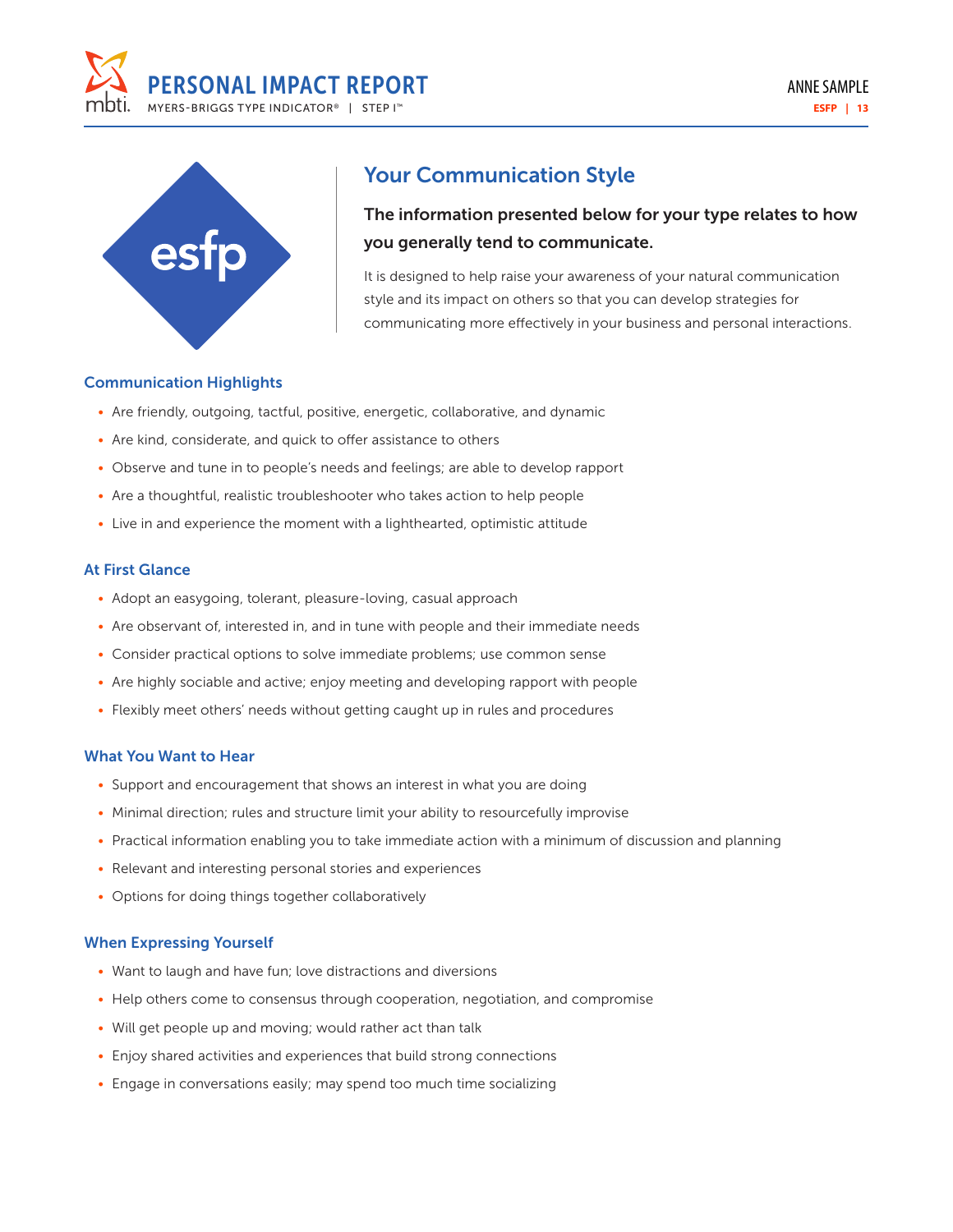

#### Giving and Receiving Feedback

- Generously offer positive feedback and compliment others
- Express appreciation with tangible rewards such as gifts or offers of help
- Can take criticism personally
- Will disengage from a conversation if it becomes too logical or critical
- Give more positive than corrective feedback; may avoid giving corrective feedback

| <b>Potential Blind Spots</b>                                                                                                      | <b>Suggested Remedies</b>                                                                                                                                                                     |
|-----------------------------------------------------------------------------------------------------------------------------------|-----------------------------------------------------------------------------------------------------------------------------------------------------------------------------------------------|
| Others may misunderstand your desire to be in a fun and<br>adaptable work environment.                                            | Accommodate others by making concrete goals and plans and<br>then sticking to them. By attending to project completion, you<br>will be able to enhance your contribution and gain supporters. |
| Although you may enjoy many and varied interactions, others<br>may not.                                                           | Respect people's need for quiet time alone to reflect and<br>regroup.                                                                                                                         |
| When you act quickly without a lot of explaining it may come<br>across as disrespectful and a challenge to rules and authority.   | Help others understand the practical and flexible side of<br>problem solving. Curb any tendency to take a maverick<br>approach.                                                               |
| You seek interaction and may interrupt others' work.                                                                              | Some people can be disconcerted when their concentration<br>is disrupted. Make an appointment or ask if it's a good time to<br>discuss something.                                             |
| Your casual, fun approach may be frustrating to others when<br>they are seeking a serious discussion.                             | Try not to deflect or avoid interactions that involve serious<br>matters. Focus on the long term instead of on immediate<br>gratification.                                                    |
| Your desire for harmony may leave you feeling that it's best to<br>avoid dealing with unpleasant ongoing interpersonal conflicts. | Collaborate with others to address concerns. Be willing to deal<br>with causes of problems to resolve more complex issues.                                                                    |
| You may feel hurt when others give you feedback that is meant<br>to be constructive.                                              | Develop objectivity and take time to hear and understand the<br>feedback. Be careful not to interpret feedback as personal<br>criticism.                                                      |

### Suggestions for Developing Your Communication Style

- Determine which of the blind spots above describe your behavior when communicating or interacting at work.
- Ask yourself whether any of these behaviors are hindering your performance. If yes, try the suggested remedies and ask someone you trust for feedback to chart your progress.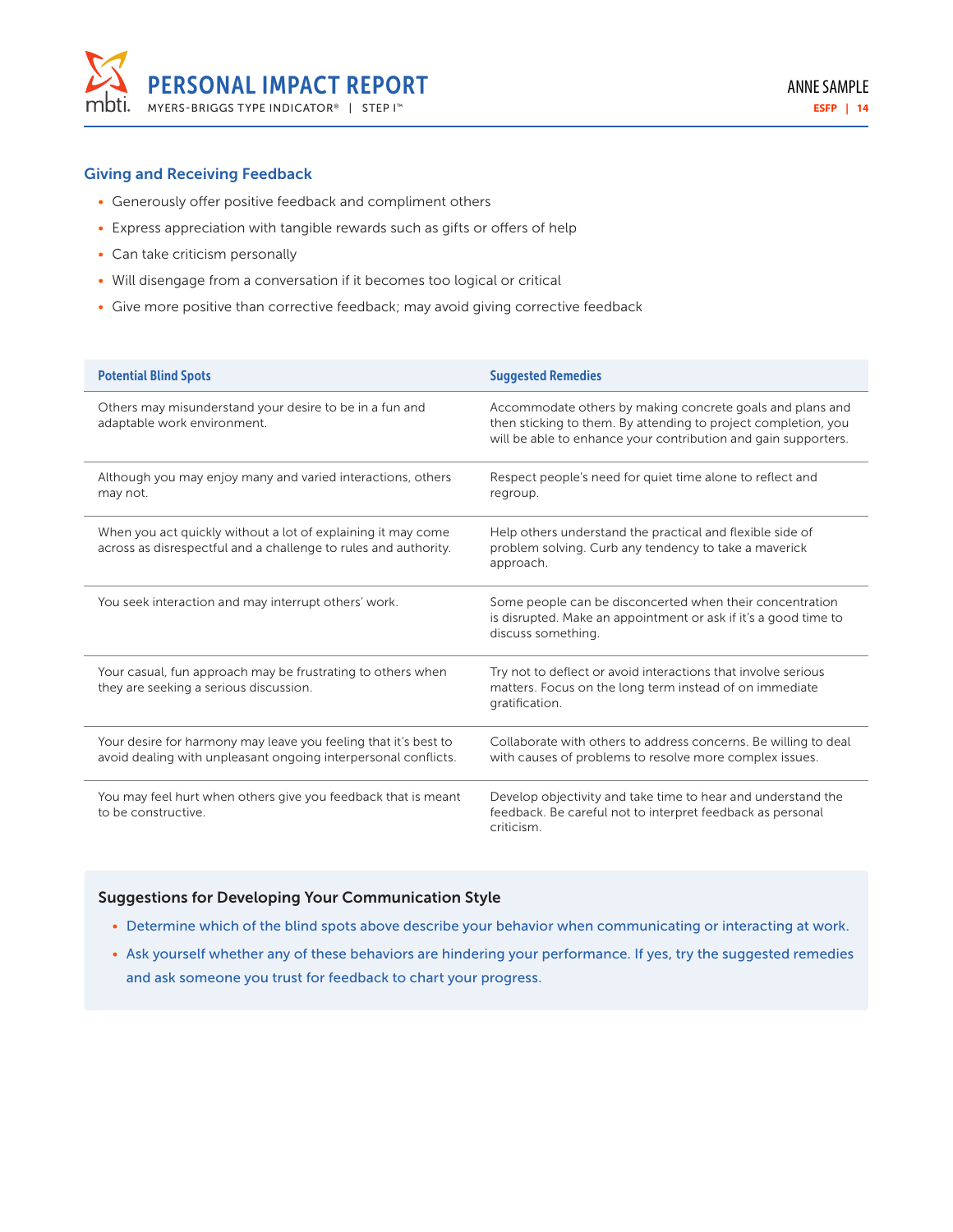



## Your Team Style

Your MBTI results can help you better understand how you tend to work on a team and improve the quality of your team interactions.

Use this information to gain insight into your strengths as a team member, your potential challenges, and how you might enhance your contributions to teams in various areas of your work and life.

#### Your Team Member Strengths

- Considering the impact of team decisions on team members and others
- Finding ways to agree with others
- Making sure all relevant facts have been identified and presented
- Making decisions based on personal values
- Reminding team members of common values
- Being sensitive to others' needs
- Adding a sense of humor to team meetings
- Demonstrating that work can be fun
- Negotiating win-win solutions
- Seeing other people's viewpoints
- Being flexible and spontaneous in responding to problems
- Bringing common sense and a realistic, practical approach to problem solving

#### Suggestions for Developing Your Team Contributions

- Determine which of these behaviors describe you and consider how they are working for you. How might you use those behaviors to help in a team context?
- Highlight in the list above those behaviors you use when on a team. Are any of your natural strengths not being brought to the team?
- Consider how your strengths can help the teams you serve on achieve their objective.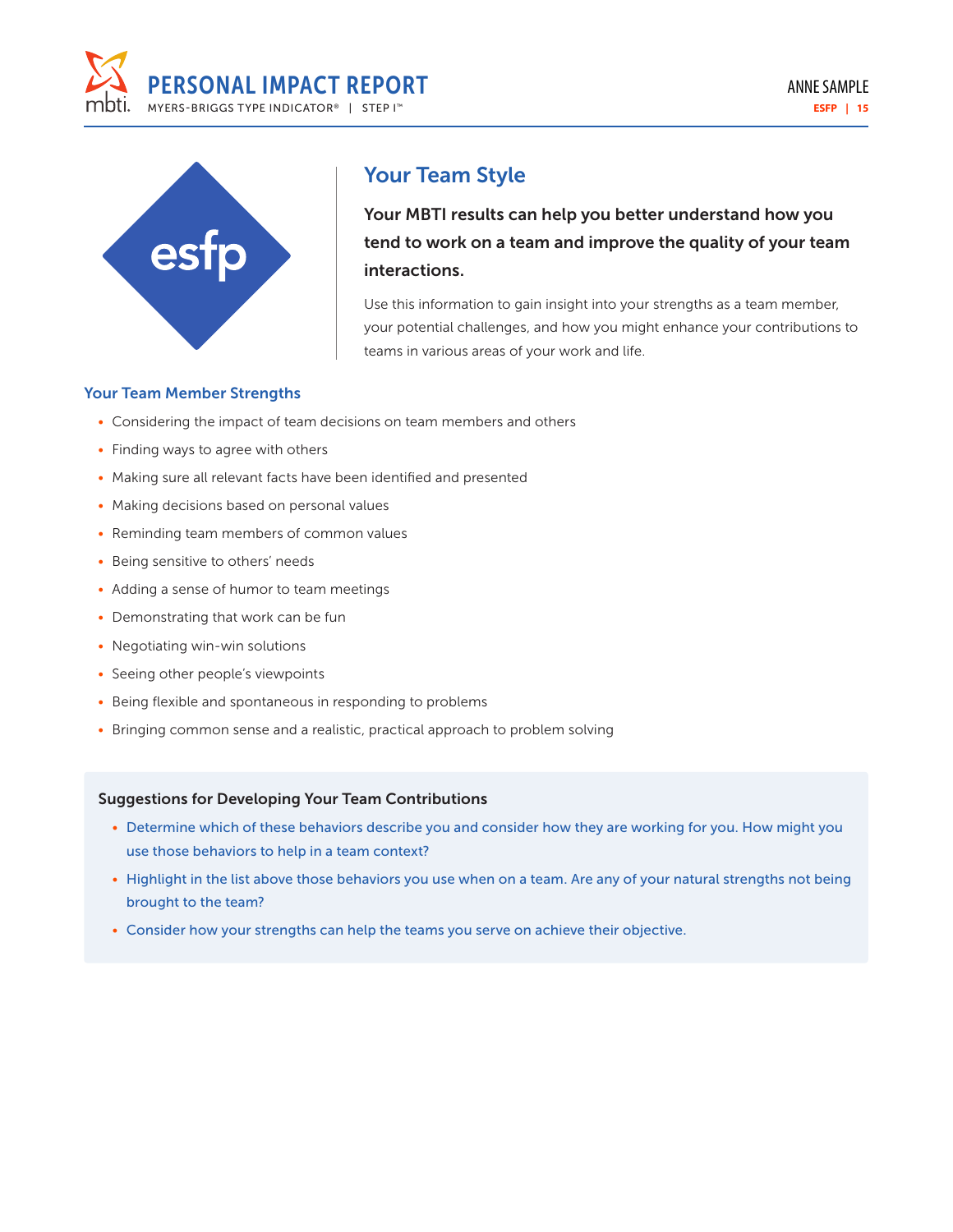

| <b>Potential Blind Spots</b>                                                                | <b>Suggested Remedies</b>                                                                                                       |
|---------------------------------------------------------------------------------------------|---------------------------------------------------------------------------------------------------------------------------------|
| May engage in crisis management that treats symptoms but<br>neglects the causes of problems | Analyze the problem to identify its cause so that you don't just<br>treat the symptoms                                          |
| May get distracted from the task by socializing excessively                                 | Set aside a regular time for socializing or informal networking<br>so that you can look forward to it                           |
| May focus only on the immediate problem and neglect long-<br>range issues                   | Think about how current problems and decisions might affect<br>what the team does one to three years in the future              |
| May jump into action prematurely                                                            | Ask team members if there is anything more that needs to be<br>considered before taking action                                  |
| May not develop a plan for how goals are to be accomplished                                 | Realize that some members of your team may need a plan first;<br>give them at least a rough outline of what steps you will take |
| May not think through the logical consequences of decisions                                 | Make a list of the pros and cons of all the alternatives and<br>develop best- and worst-case scenarios                          |

### Additional Suggestions for Developing Your Team Contributions

- Determine which of the blind spots in the chart describe your behavior when working as part of a team.
- Ask yourself whether any of these behaviors are hindering team performance. If yes, try the suggested remedies and ask a team member you trust for feedback to chart your progress.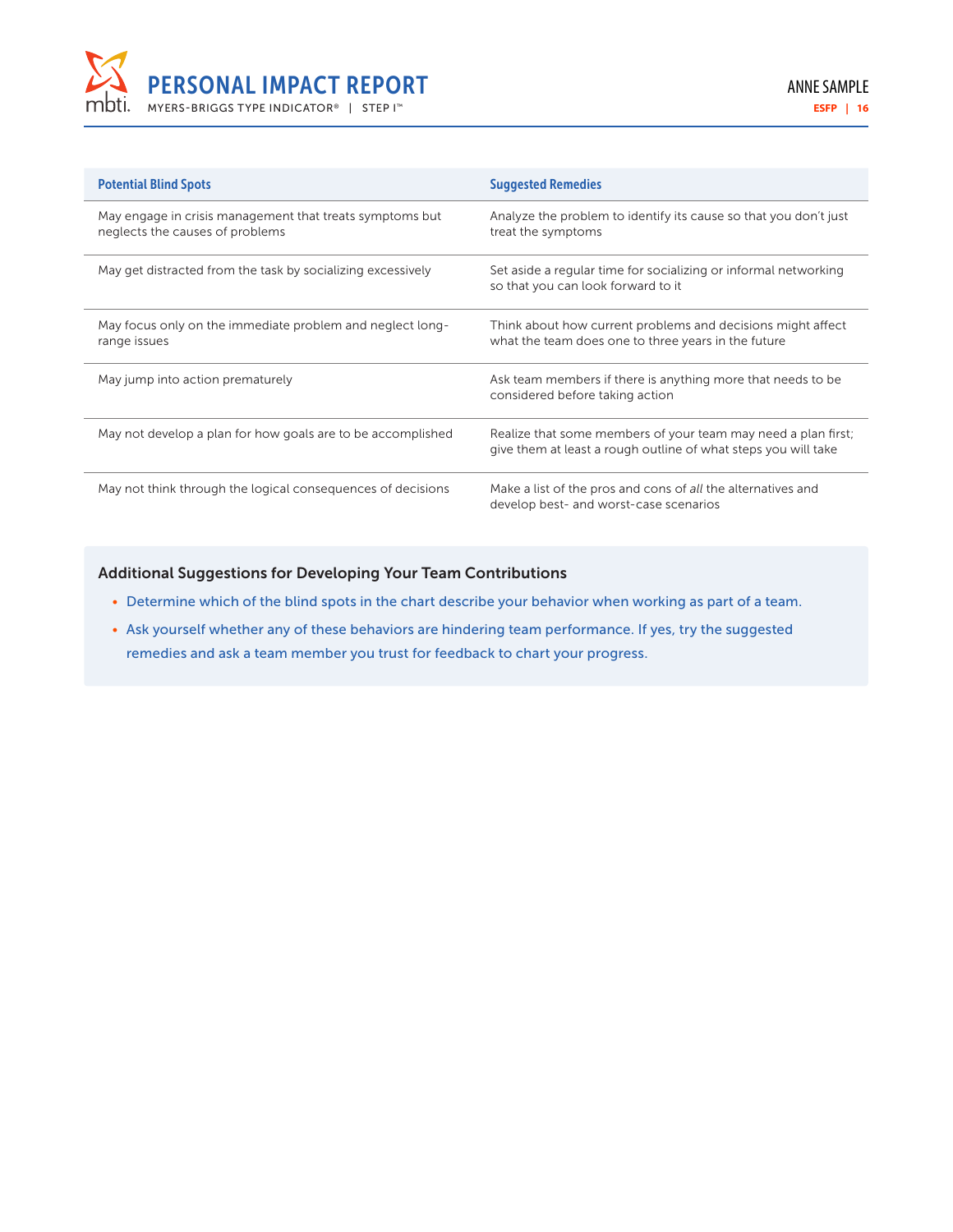



## Your Decision-Making Style

## The information below is intended to help you see the impact of your personality preferences on your decision-making style.

It is important to remember that all personality types and decision-making styles are equally valuable and that no one type can be characterized as the best decision maker. Use this information to learn about and appreciate your natural style and acquire strategies to make both your individual and group decision making more successful and comprehensive.

#### ESFP DECISION-MAKING STYLE HIGHLIGHTS



Friendly, outgoing, and enthusiastic, ESFPs work well when they can use their vitality and humor to make things happen. They make collaborative efforts enjoyable by applying common sense and a flexible and spontaneous approach to meeting challenges. They like to use their warmth and generosity to help people. During decision making ESFPs typically want to know, "What is the most enjoyable choice?"\*

#### Your Decision-Making Strengths

- Examining what is already working in order to change only those things that need changing
- Seeking input from people who have provided good advice in the past
- Considering a variety of data sources in an open-minded and flexible manner
- Proposing options that would directly and immediately benefit people
- Crafting decisions that are grounded in common sense
- Assessing quickly and accurately what is enjoyable, easy, and fun
- Getting going with implementation in an upbeat, no-nonsense manner
- Attending to the practical needs of others with care and warmth
- Appreciating everyone's contribution and celebrating what went well
- Zeroing in on what happened and how it can be applied in similar situations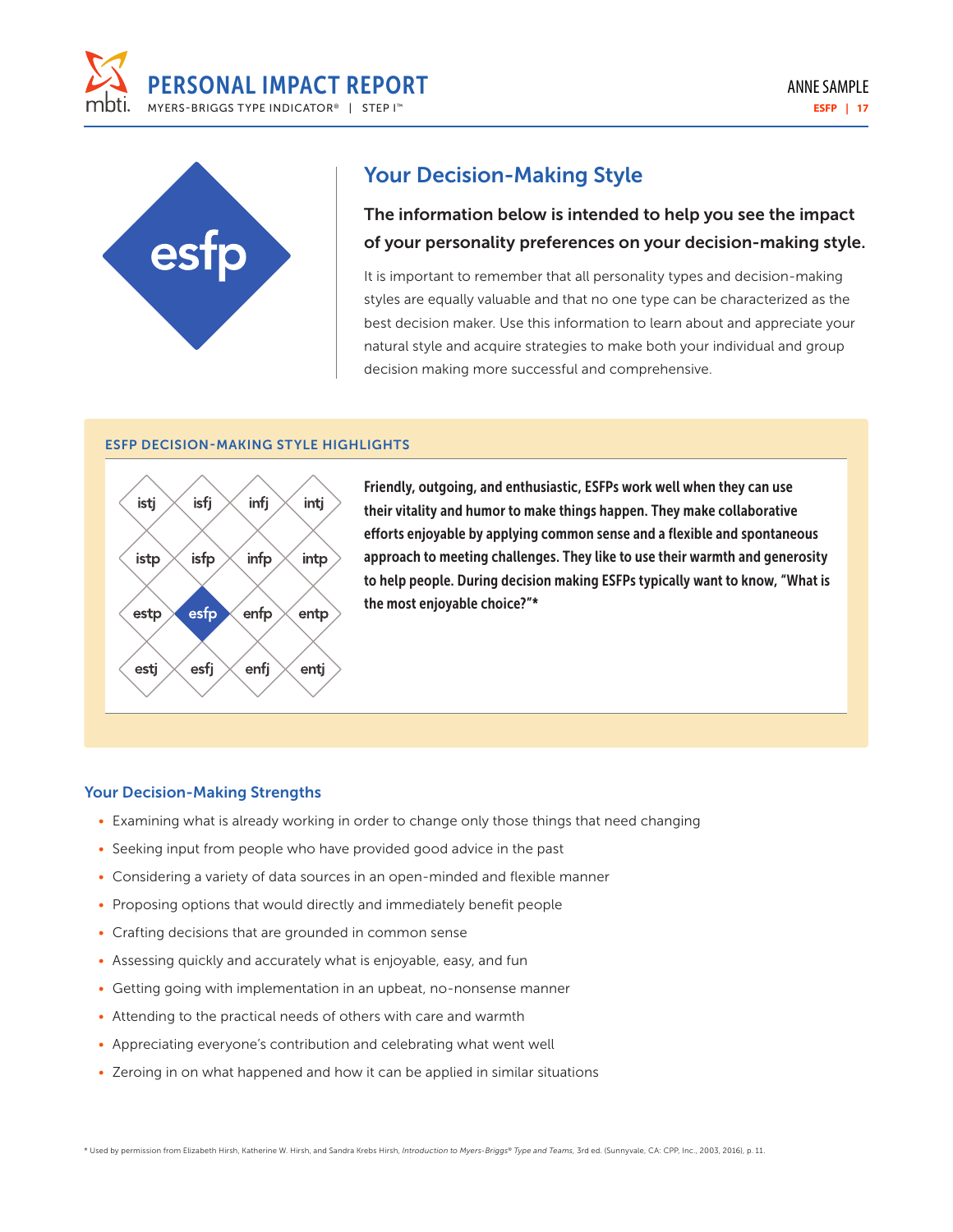

#### Potential Challenges During Decision Making

- Focusing too much on what is simple or expedient, overlooking long-range implications
- Failing to consider your own thoughts and feelings before adopting others' opinions
- Getting off track, becoming distracted by each new piece of information
- Focusing on options that protect harmony at the expense of the truth
- Shying away from decision options that seem complicated or challenging
- Rushing to select decision options in order to move to action
- Overlooking quiet, subtle, or nuanced resistance
- Failing to see the logical consequences of actions
- Avoiding reflecting on sad, confusing, or difficult circumstances
- Failing to use or trust your insights about what occurred

#### Suggestions for Developing Your Decision-Making Style

- Recognize that careful preparation may save time and result in superior outcomes
- Remember to look inside for answers as well as seek the counsel of others
- Revisit the core issue to ensure that brainstorming is focused
- Recognize that a candid appraisal of difficulties may make things better for people in the long term
- Realize that what seems difficult to evaluate may yield valuable information
- Understand that careful effort now may allow more time later for pleasurable pursuits
- Take time to listen carefully to ensure everyone's satisfaction and cooperation
- Keep in mind that any plan of action should take into account the costs as well as the benefits
- Remember that reviewing what is hurtful may provide insights on how to avoid further pain
- Realize that following inspiration can lead to exciting and worthwhile experiences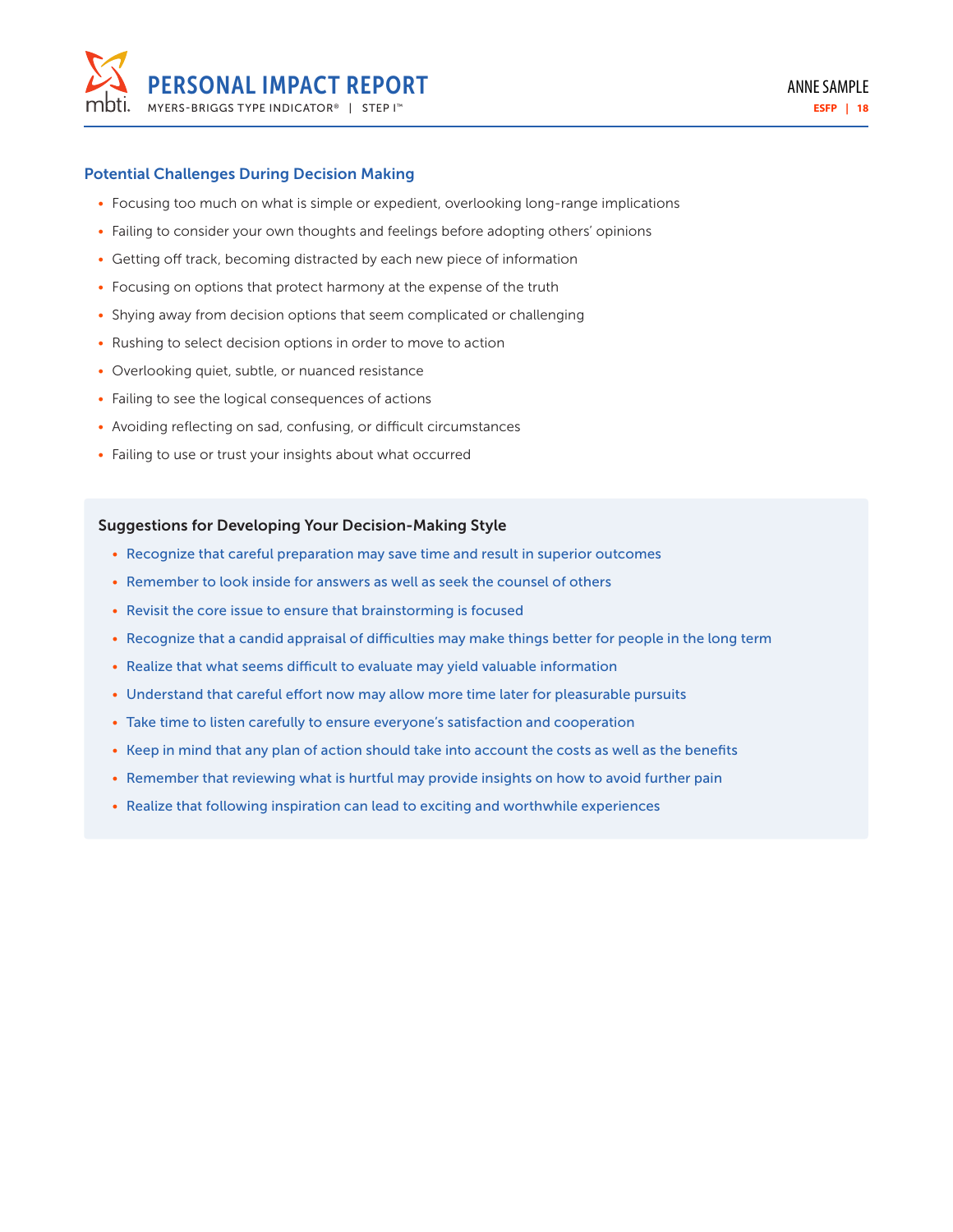

#### Enhancing Your Decision-Making Capability

Understanding and applying personality type concepts can help you make better decisions. Sound decisions use both kinds of perception—Sensing and Intuition—in order to gather all useful information and both kinds of judgment— Thinking and Feeling—to ensure that all factors have been weighed. Because we naturally prefer one particular kind of perception and one kind of judgment, we are likely to focus on our preferred ways and overlook the positive contributions of our nonpreferred ways.

Isabel Briggs Myers believed that the best way to make a decision is to use all four of these preferences deliberately and in a specific order. This decision-making sequence is shown below.

- #1 Use Sensing to define the problem
- **#2** Use Intuition to consider all the possibilities
- **#3** Use Thinking to weigh the consequences of each course of action
- **#4** Use Feeling to weigh the alternatives

Your preferences are highlighted in the graphic. Follow the steps, noting the important questions to ask at each stage. After completing the process, you should be able to make and act on a final decision. At an appropriate point after implementation, be sure to evaluate the results by reviewing your consideration of the facts, possibilities, impacts, and consequences.

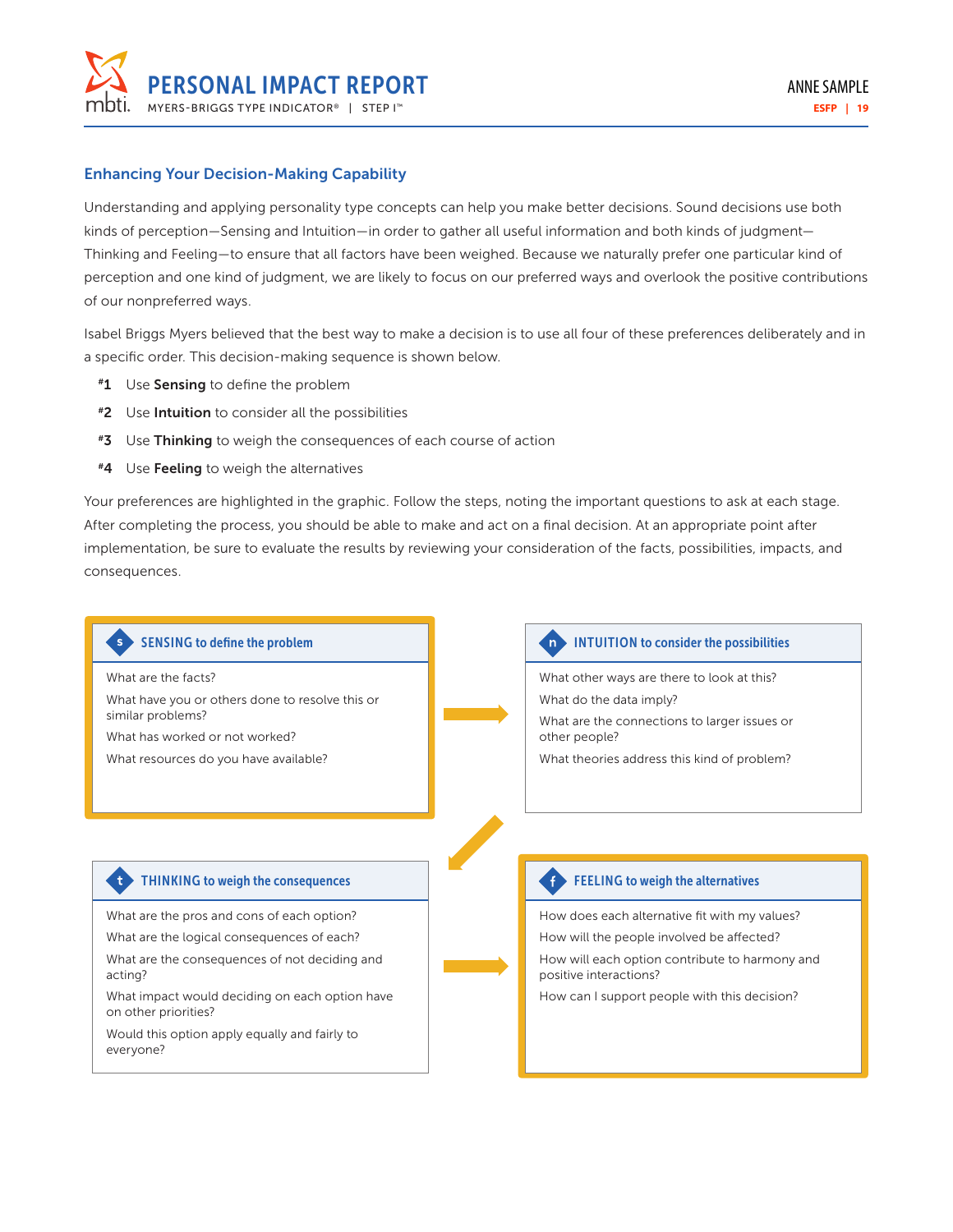



## Your Leadership Style

The type information below is designed to help you see the impact of your personality preferences on your leadership style.

Assets and challenges characteristic of your MBTI type are presented, as well as suggestions you can use to stretch your development.

#### SETTING DIRECTION

Generating options that will benefit individuals; favoring choices that resonate with your values

Being quick to see "what is" and what's needed next

Being comfortable operating spontaneously in fast-paced, energetic environments

Seeking straightforward, practical solutions

#### Assets **Challenges** Challenges **Challenges**

Avoiding visioning and strategic planning, finding these activities to be draining

Focusing on quick, practical solutions, sometimes overlooking root causes

Getting easily distracted by new data, slowing the decisionmaking process

Feeling discomfort with conflicting views, making it hard to pick a direction that displeases others

#### INSPIRING OTHERS TO FOLLOW

| <b>Assets</b>                                                                                               | <b>Challenges</b>                                                                                                             |
|-------------------------------------------------------------------------------------------------------------|-------------------------------------------------------------------------------------------------------------------------------|
| Having a friendly, outgoing style and an optimistic outlook,<br>creating rapport and inspiring followers    | Having a fun-loving style that is not effective with everyone;<br>must cultivate a way to engage the more serious people, too |
| Seeking and valuing input from others and using input to reach<br>consensus                                 | Being drawn to people who are outgoing, thereby risking<br>undervaluing or overlooking quieter people                         |
| Easily understanding others' needs                                                                          | Losing interest in and trying to avoid the mundane or repetitive                                                              |
| activities of an organization<br>Cultivating long-term relationships that contribute to your<br>advancement |                                                                                                                               |
|                                                                                                             | Being critical of those who rely on their intuition                                                                           |
|                                                                                                             |                                                                                                                               |

#### MOBILIZING ACCOMPLISHMENT OF GOALS

| <b>Assets</b>                                                                             | <b>Challenges</b>                                                                                         |
|-------------------------------------------------------------------------------------------|-----------------------------------------------------------------------------------------------------------|
| Knowing how to replicate success by recognizing and<br>repeating a good process           | Having underdeveloped organizational skills, meaning<br>resources are not marshaled and execution suffers |
| Stimulating others to take action                                                         | Missing important deadlines because you are too flexible and                                              |
| Being hands-on and spontaneous and enjoying coaching                                      | lose focus on the critical path                                                                           |
| others to success                                                                         | Being seen sometimes as playing favorites when evaluating                                                 |
| Rewarding and celebrating the completion of milestone tasks<br>to keep the team motivated | performance and providing opportunities to others                                                         |
|                                                                                           | Being not very self-reflective, which may make you<br>unreceptive to feedback from others                 |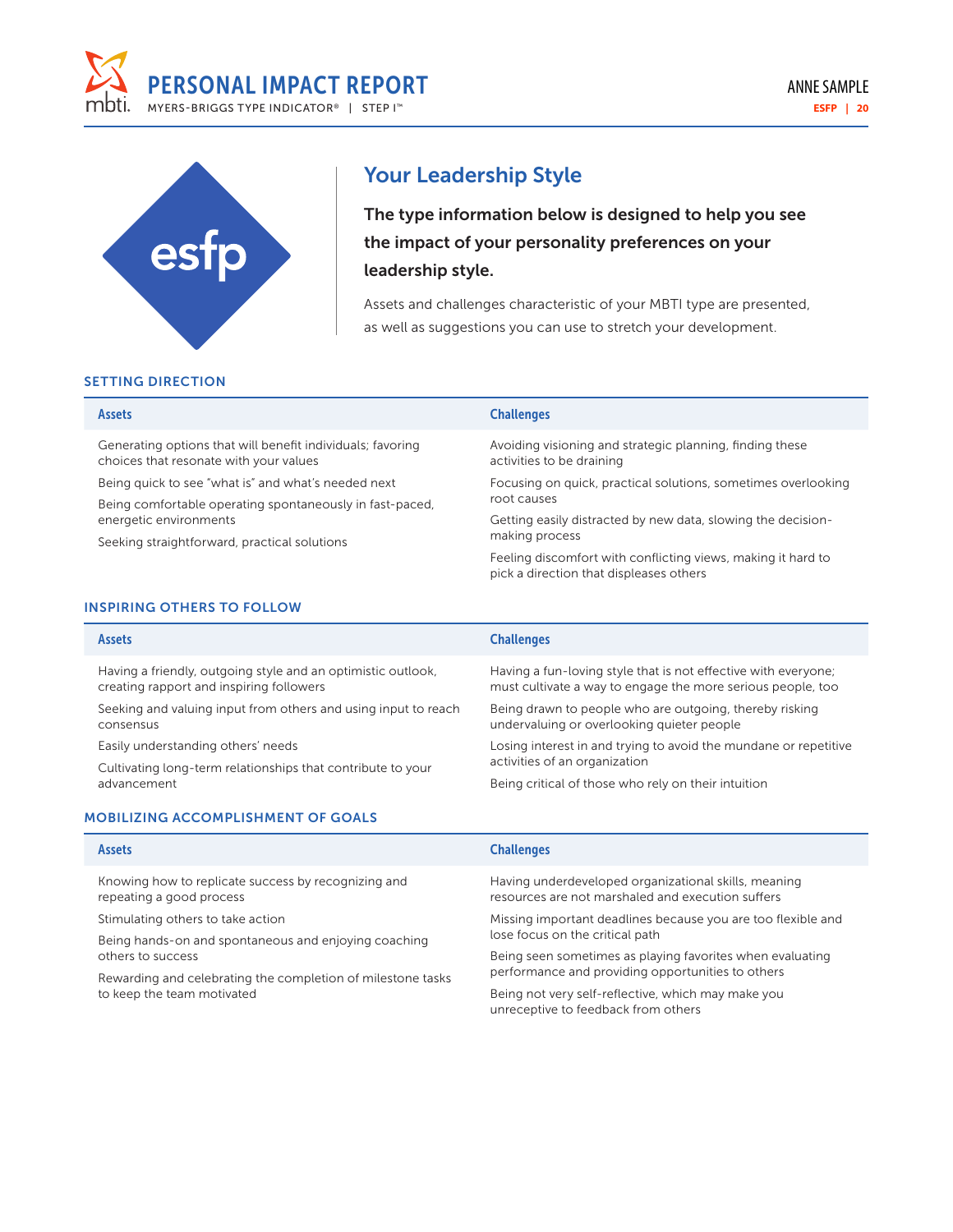

#### Suggestions for Developing Your Leadership Style

- Strategic decision making. Discover how to focus less on the present in your decision making and instead look more overtly at the long-term, logical consequences of the options.
- Clarification of values. Take time to reflect deeply on your values and goals. Knowing what matters most to you and slowing down momentarily to ask yourself about the pros and cons of a choice will help improve the decisions you make under stress.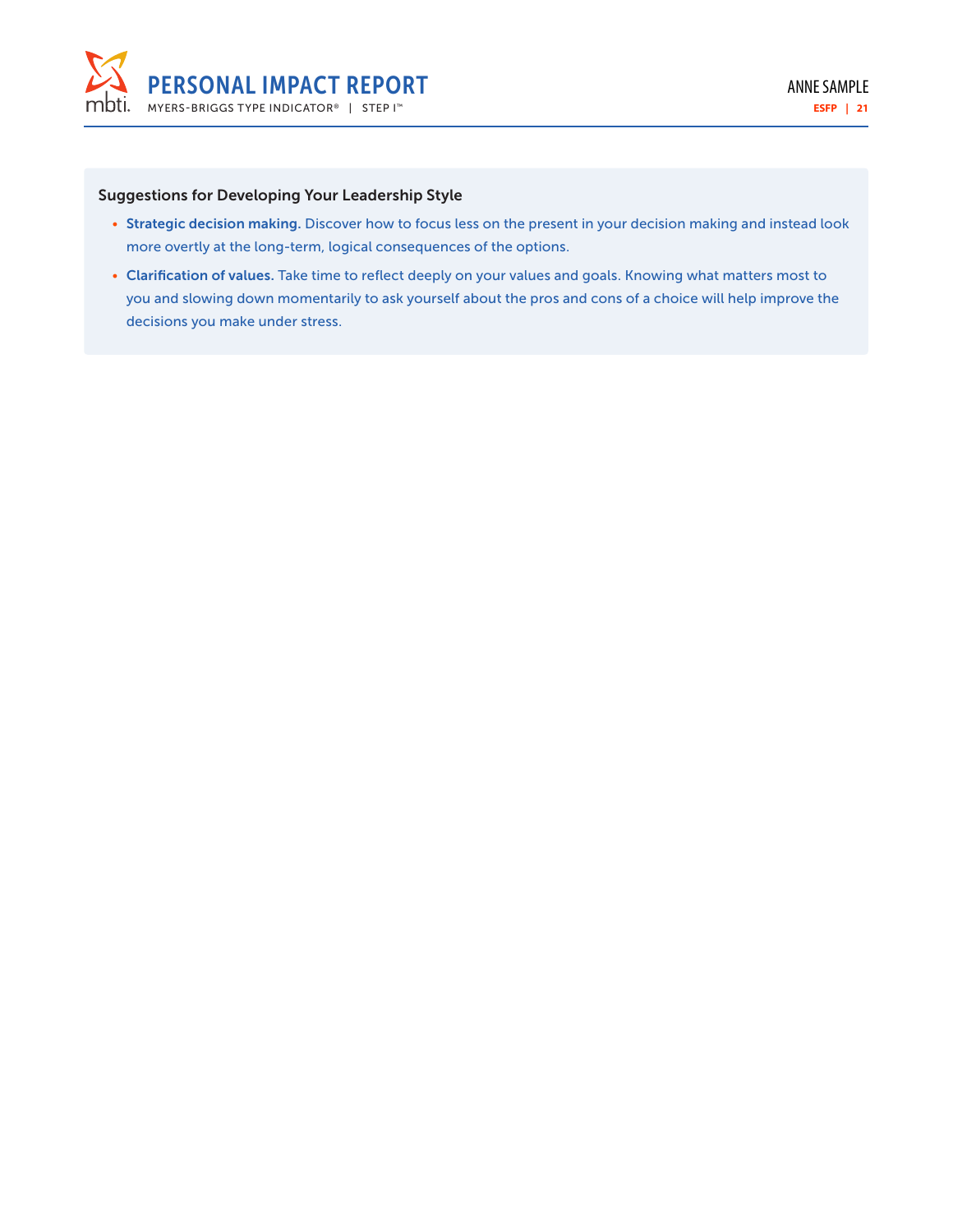



## Your Conflict Style

Your MBTI results shed light on how you typically approach and deal with conflict.

Incorporating type awareness and an understanding of your natural style can help you be better prepared to more effectively and sensitively approach, communicate during, and resolve conflict situations.

#### ESFP CONFLICT STYLE HIGHLIGHTS



ESFPs typically view conflict as a natural, albeit at times unwelcome, part of life. It is important to them that everyone be listened to and included in the exploration of conflict. While they naturally tend to find enjoyment wherever they go, they can be drawn into conflict if a core value has been transgressed or if it involves someone they care about.

#### Your Strengths in Managing Conflict

- Maintaining your joie de vivre in most situations
- Comfortably taking on the role of peacemaker, being lighthearted when appropriate and encouraging others to overcome their differences
- Living in the present, which ensures that you pay attention to how people are doing at all times and allows you to accept others, flaws and all

### What You Need from Others

- Freedom to live life to the fullest; acceptance of your positive demeanor even when things look gloomy
- A safe environment in which people are not judged for what they might say and no one is overly aggressive
- Permission to bend (or, more likely, forgiveness for bending) the rules a little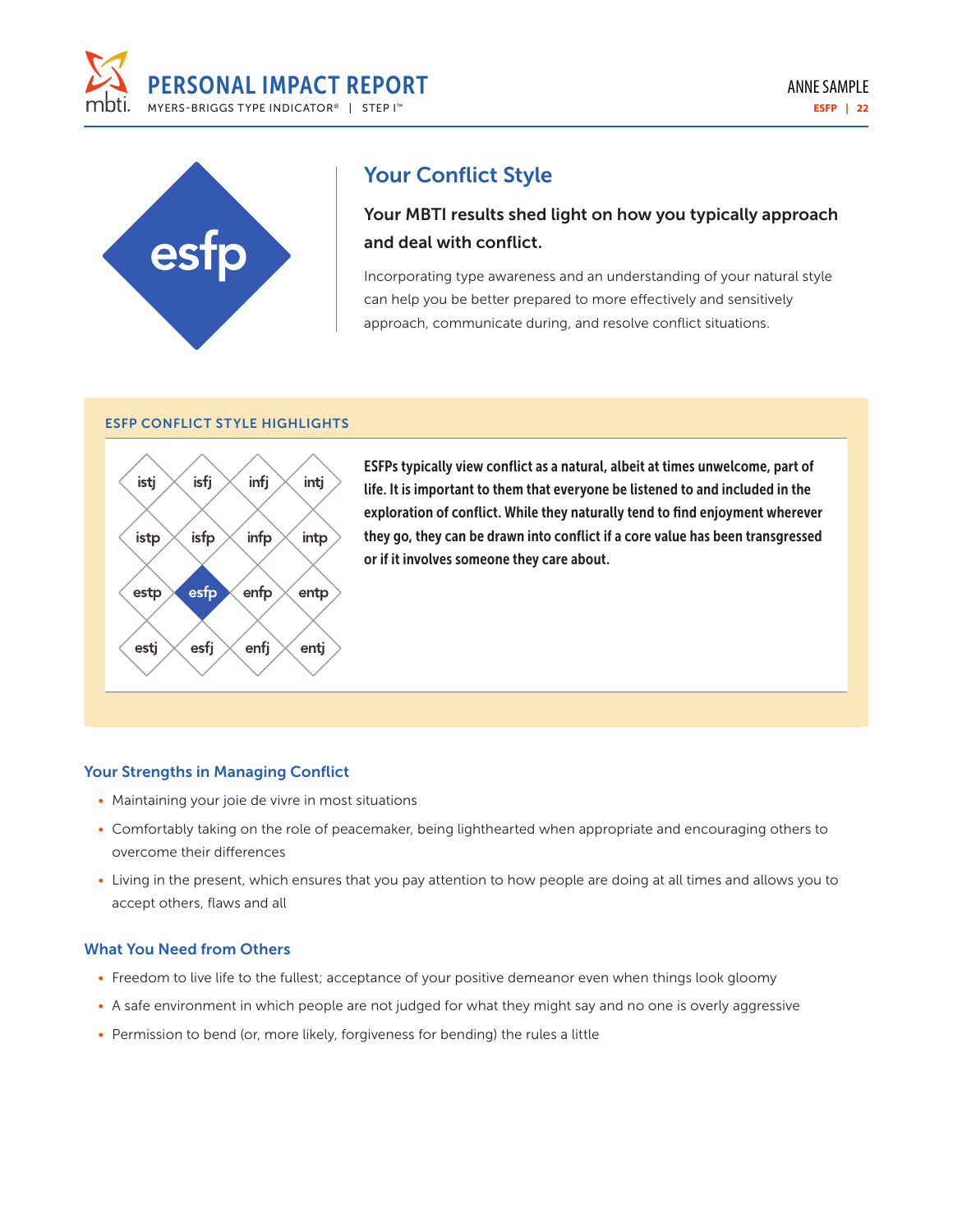

#### How Others Tend to See You

- Generally exuberant in how you lead your life and caring and understanding in your dealings with others
- At times impulsive and impatient, not planning ahead; this can lead to the perception that you shun difficult situations for more exciting options
- When you are under stress: hyperactive, talking too much, and jumping from one thing to the next; blunt and uncharacteristically allowing all options to be seen as negative

#### Suggestions for Developing Your Conflict Style

- Be careful when using humor, which others may regard as flippant and disrespectful
- Be wary of unintentionally aggravating the situation by jumping in hastily and then saying something inappropriate
- Be prepared to sometimes take a stern stance to move things along
- Understand that your trial-and-error approach may be seen by some as a lack of preparation and by others as an indication that they can easily outmaneuver you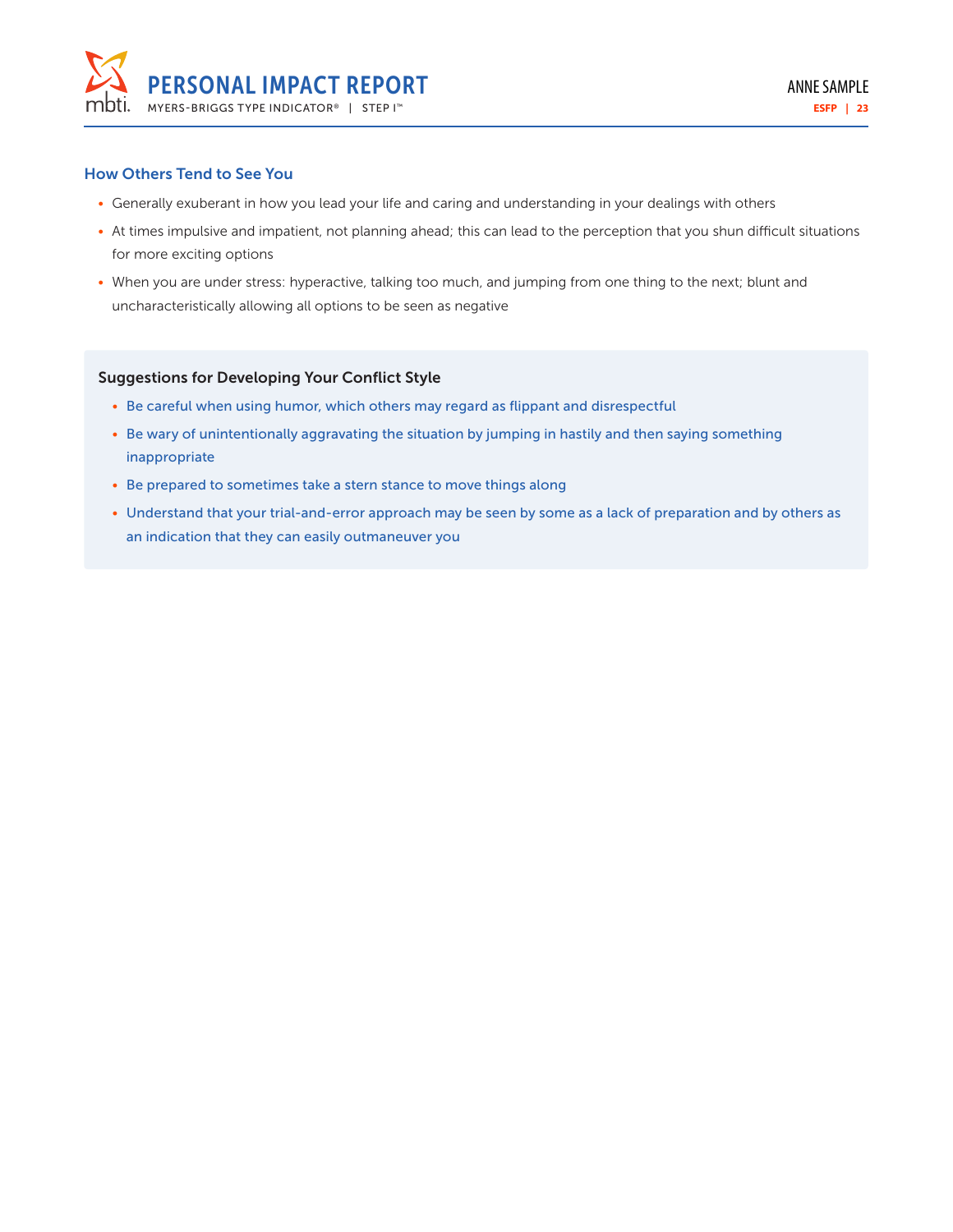



## How Stress Impacts You

Use the information below to learn about how your MBTI preferences impact how you tend to experience and react to stress.

This understanding can support your ability to manage productively and effectively the stresses that come with everyday work and life.

#### **Stressors**

- Being forced to make commitments that close off options
- Being asked about future plans
- Getting confusing instructions, not knowing what is expected
- Dealing with overwhelming demands, deadlines
- Being in rigid, rule-bound environments that allow no freedom of choice
- Coping with conflicts, threats to important relationships
- Dealing with concerns about other people's welfare

#### Signs of Stress

- Reading between the lines, seeing connections among random, trivial events
- Being overwhelmed by confusing, unfamiliar thoughts and ideas
- Feeling trapped, imagining never-ending doom and gloom
- Feeling nervous and anxious, expecting the worst
- Behaving in a snappy, angry, intolerant, abrupt manner
- Becoming hypersensitive, getting your feelings hurt easily
- Becoming quiet, introspective; withdrawing, wanting to be left alone

#### MANAGING STRESS

| Best ways to manage your stress                                                         | Worst ways for you to respond to stress                                                                                      |
|-----------------------------------------------------------------------------------------|------------------------------------------------------------------------------------------------------------------------------|
| Get away from the stressful situation                                                   | Cut yourself off from people, withdraw even further                                                                          |
| Do something enjoyable and distracting, focus on something<br>pleasant                  | Resolve to become more like other people, such as by making<br>long-range plans, not living in the moment, and doing routine |
| Ask for help and support from many people                                               | activities                                                                                                                   |
| Use positive self-talk                                                                  | Avoid asking for help for fear you'll be judged inadequate                                                                   |
| Talk to a rational friend about it to get grounded                                      | Engage in negative self-talk, stay stuck in your mood,<br>convinced that all is hopeless                                     |
| Ask someone to help you make contingency plans in case your<br>worst fears are realized | Judge yourself harshly for not coping the way you think others<br>would cope                                                 |
| Let enough time pass for the stress to go away on its own                               |                                                                                                                              |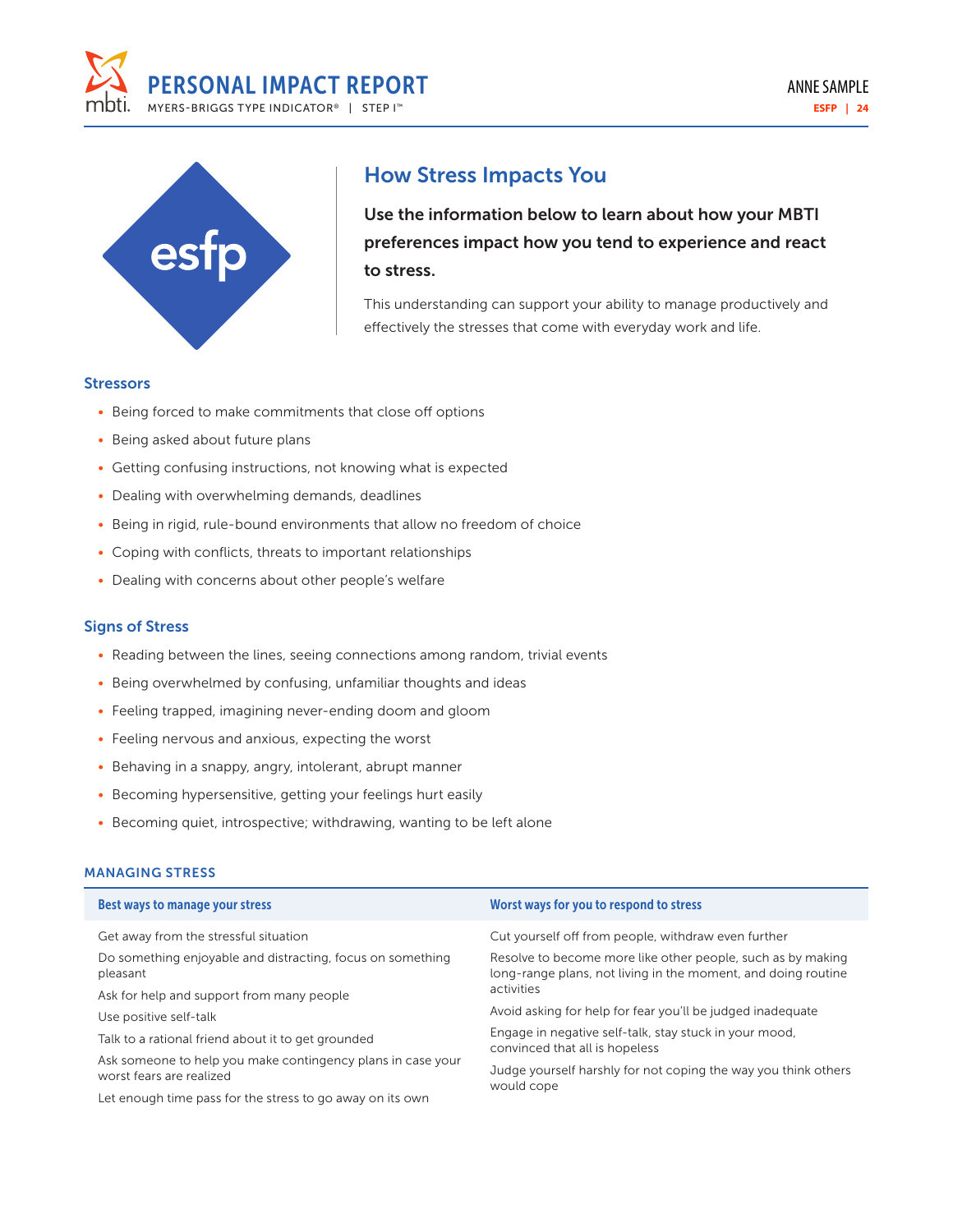



## Your Approach to Change

The charts below help you more fully understand the impact of your MBTI type on how you tend to react and respond during times of change and transition.

Awareness of needs, typical reactions, and contributions can help you develop the resiliency and flexibility needed to feel and be more effective as you both experience and manage change.

#### IN TIMES OF CHANGE

To get moving

To be involved and get others involved An opportunity to enjoy the process and add your enthusiasm Chances to talk, to tell others about your experience and ideas

Appreciation for bringing humor and fun

#### Needs during change **Reactions when needs are not met**

Get caught up in the present, can lose perspective Avoid responsibility and rules Involve others in unproductive activities, may create turmoil Talk a lot

#### WHEN DEALING WITH LOSSES

| <b>Contribute by</b>                           | <b>Have difficulty with</b>                         |
|------------------------------------------------|-----------------------------------------------------|
| Accepting changes willingly                    | Dealing with consequences, especially negative ones |
| Taking care of others                          | Loss of relationships                               |
| Accepting and including new people             | Seeing the big picture that may explain the losses  |
| Talking about and processing what is happening | The negative impacts on people                      |
| Initiating celebrations                        |                                                     |

#### DURING THE TRANSITION PERIOD

| Talking about and processing what is happening<br>Initiating celebrations | The negative impacts on people                        |
|---------------------------------------------------------------------------|-------------------------------------------------------|
| <b>DURING THE TRANSITION PERIOD</b>                                       |                                                       |
| <b>Typical reactions</b>                                                  | <b>Tend to focus on</b>                               |
| Lack direction, uncertain about where things are going                    | Gathering information                                 |
| Impatient, want to move on                                                | Getting people together, moving everyone along        |
| Want to know, "what is the end product, specifically?"                    | Tending to immediate projects you can do step-by-step |
| Frustrated by inaction, spinning wheels                                   | Talking, processing information and decisions         |

#### DURING THE START-UP PHASE

| <b>Obstacles to starting</b>                                    | <b>Contribute by</b>                        |
|-----------------------------------------------------------------|---------------------------------------------|
| Not having enough experience and information                    | Including everyone                          |
| Being expected to have everything carefully planned out         | Energizing others                           |
| Dealing with people's negative feelings, people who are feeling | Making work fun                             |
| stuck                                                           | Adapting to midcourse changes in the plans  |
| Learning new technical requirements                             | Celebrating                                 |
| Having to go at a slow pace-you want to speed it up!            | Verbalizing and processing what's happening |